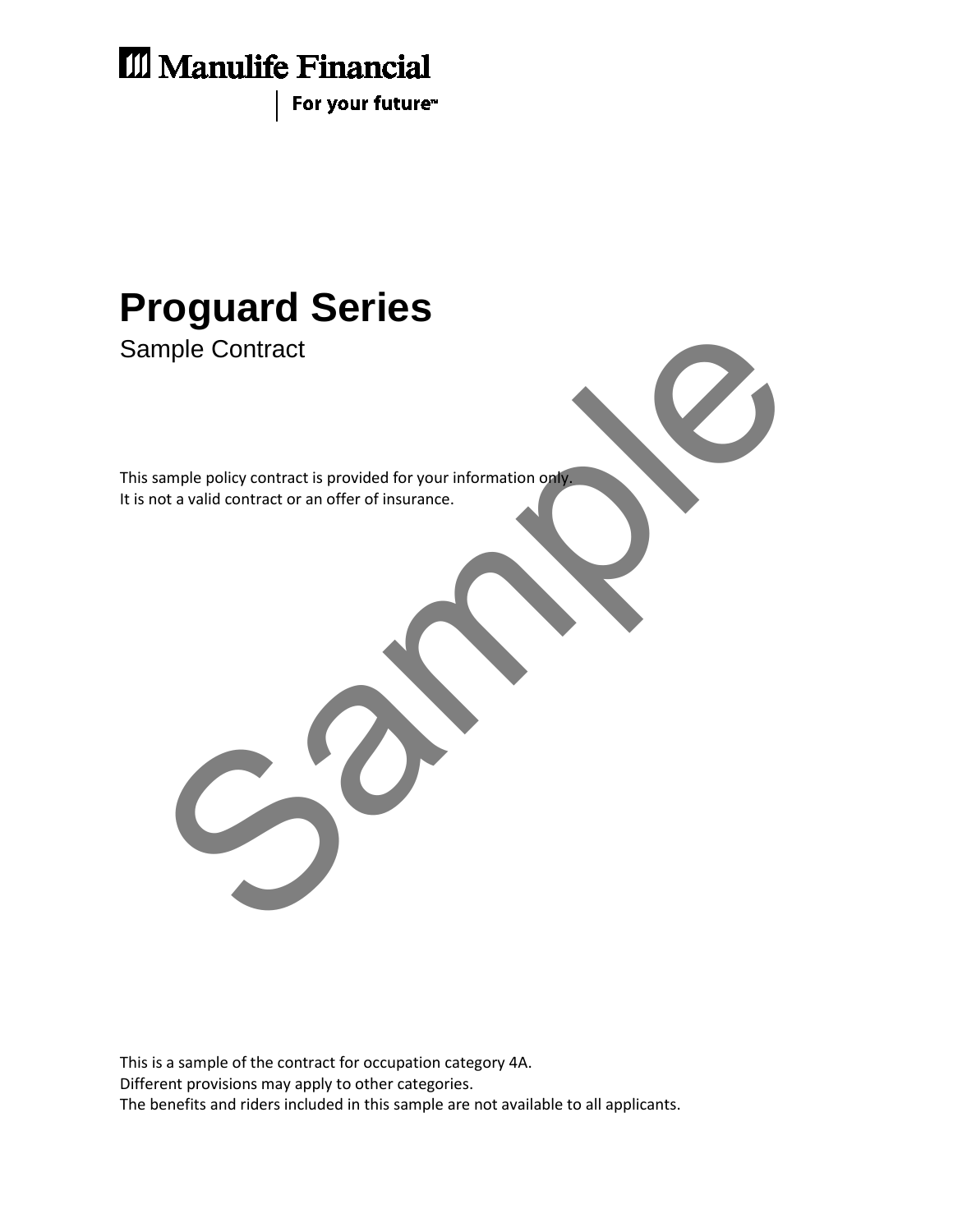We, THE MANUFACTURERS LIFE INSURANCE COMPANY, insure the owner of this policy against disability or loss suffered by and resulting from injury or sickness of the person insured, as provided in the policy.

The benefits payable and the provisions governing the policy are shown in the following pages. The contract consists of this policy, the application for this policy, any application for reinstatement of this policy, any application for a rider added after this policy has been issued, and any written policy amendments agreed upon in writing after this policy has been issued.

The policy is not cancellable by Us and is guaranteed to be renewable as provided in the policy up to the expiry date if maintained in force by payment of the premiums.

While the policy is in force, We will not increase any renewal premium (except if provided in the policy) or add any restrictive riders.

**Important Notice -** If you are advised to discontinue this policy and replace it with another, it is in your best interest to insist that the new proposal is put in writing. Please submit it to us for analysis so that you can compare the two and make an informed decision. e the policy is in force. We will not increase any renewal premium (except if provided onlicy) or add any restrictive riders.<br>
Internet to insist that the new proposal is put in writing. Please submit it to be for analysis

To claim a benefit or insurance proceeds, contact your advisor or write to our head office.

**Please read your policy carefully**

**HP290A.ALL.GUARANTEE.20090201**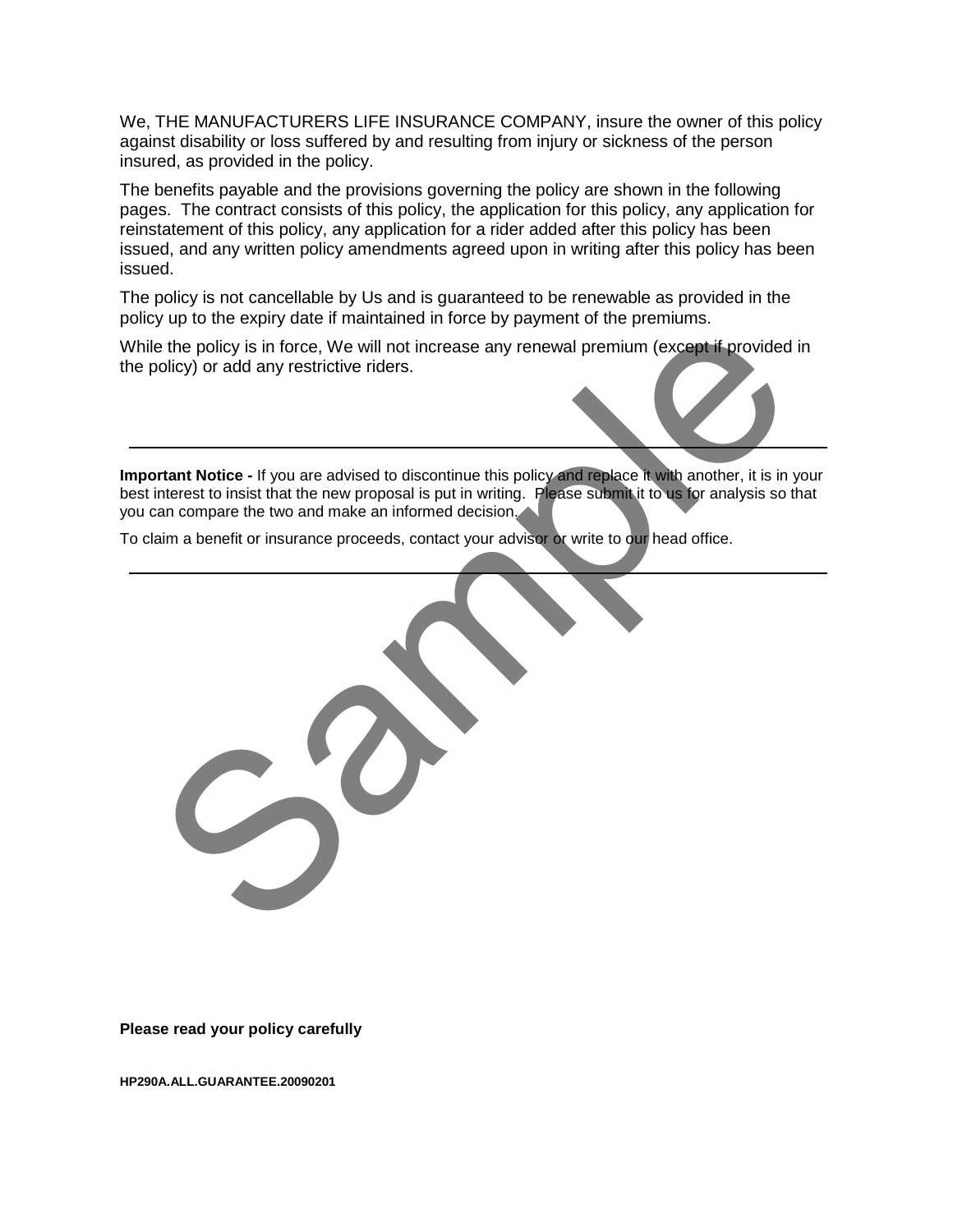### **Definitions**

This policy uses specific terminology that is explained below. These specially defined terms are denoted by capitals when used in this contract.

#### **Schedule**

Schedule refers to pages 1.4 and 1.5 of this policy. The Schedule also includes any subsequent endorsement acknowledging a change You have requested or made in accordance with the policy provisions. The Schedule lists important items, including the initial Monthly Benefit. Changes in the amount of insurance or benefits are governed by the terms of this contract.

#### **We, Us, Our and the Company**

We, Us, Our and the Company refer to The Manufacturers Life Insurance Company. Our head office address is 500 King St. N, PO Box 1669, Waterloo ON N2J 426.

#### **You and Your**

You and Your refer to the Person Insured named in the Schedule.

#### **Disability or Disabled**

Disability or Disabled refers to a period of Total Disability or Reduced Disability.

#### **Injury**

Injury means accidental bodily injury sustained while this policy is in force.

#### **Sickness**

Sickness means a disease or sickness which first manifests itself while this policy is in force.

#### **Physician**

Physician means a qualified medical doctor (other than You) who gives medical care within the scope of his or her licensed authority. We may require that You be treated by a Psychiatrist for claims which are related to a mental or nervous disorder or which are contributed to by alcohol or drug use.

#### **Regular Care of a Physician**

Regular Care of a Physician means consultations and treatment by a Physician which are appropriate in nature and frequency for the condition causing Your Disability.

#### **Regular Occupation**

Regular Occupation means the gainful occupation or occupations in which You are engaged at the onset of Disability. If you are not engaged in a gainful occupation when disability commences, refer to the definition of Non-Occupational Disability.

#### **Total Disability**

Total Disability or Totally Disabled means Your inability, due to Injury or Sickness, to perform the substantial duties of Your Regular Occupation. However, Total Disability will not exist while You are engaged in any gainful occupation. Total Disability will not exist unless You are under the Regular Care of a Physician and are following the recommended appropriate treatment. Say our and the Company refer to The Manufacturers Life Insurance Company. Our head of<br>Bus, our and the Company refer to The Manufacturers Life Insurance Company. Our head of<br>and Your refer to the Person Insured named in t

#### **Reduced Disability**

Depending on the Reduced Disability Option, Reduced Disability refers to either a state of Residual Disability or Partial Disability as these terms are defined below. During the first twelve months of Reduced Disability, You may alternate the Reduced Disability Option up to once a month by written request. At the end of this period, You must set the option for the remainder of the Disability as either Residual Disability or Partial Disability.

#### **Catastrophic Disability**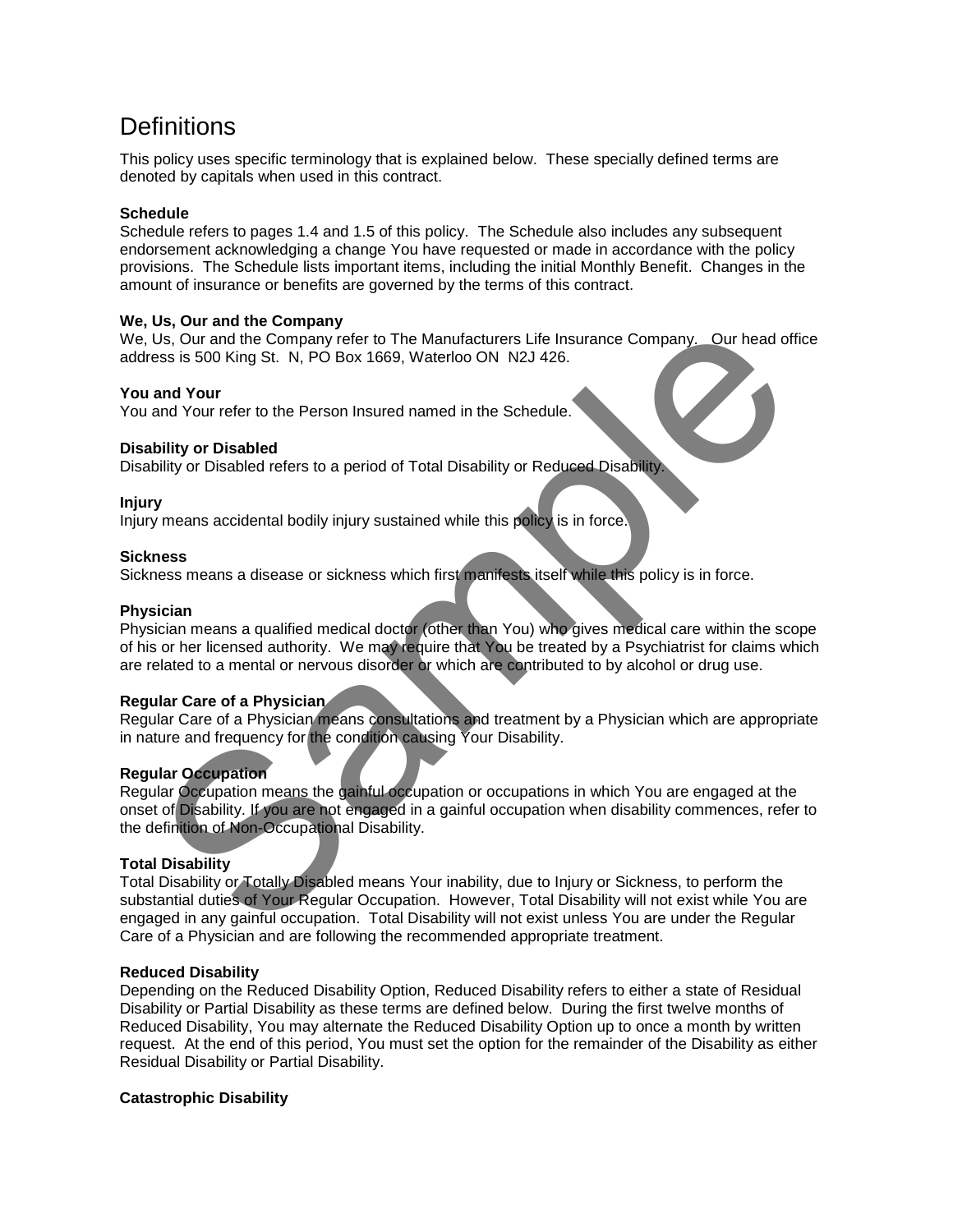Catastrophic Disability means:

- i) You satisfy the minimum criteria in one of the four categories listed below;
- ii) You are not engaged in any gainful occupation; and
- iii) You are under the Regular Care of a Physician and are following the recommended appropriate treatment.

We will waive requirements ii) and iii) above if the condition is permanent, as determined by Us from the provided medical information. While You are experiencing a Catastrophic Disability, You will be deemed to be Totally Disabled. We will also pay the Additional Monthly Benefit for Catastrophic Disability, as described in the Benefit Provisions section of the policy.

1. **Assumed Disability -**You qualify in this category if You have total and permanent loss of one of the following:

- (a) sight of both eyes; or
- (b) hearing of both ears; or
- (c) speech; or
- (d) the use of both hands, or both feet, or a hand and a foot.

2. **Loss of Independence -** To qualify in this category, You must be unable to do any two of the following activities:

- (a) Feeding Your ability to get food that has already been prepared from a receptacle (such as a plate or cup) into Your body.
- (b) Bathing Your ability to take a bath or shower or otherwise maintain adequate personal cleanliness.
- (c) Dressing Your ability to put on and take off all garments and/or braces or artificial limbs, and secure and unfasten the garments or devices.
- (d) Transferring Your ability to move in and out of a chair (including a wheelchair) or bed.
- (e) Toileting Your ability to get to and from the toilet, get on and off the toilet, and maintain a reasonable level of personal hygiene for the body.
- (f) Continence Your ability to maintain control of bowel and bladder function and perform personal hygiene for the body (including care of catheter or colostomy bag).

3. **Cognitive Loss -** You qualify in this category if you require substantial supervision because of a severe loss in cognitive function. The loss in cognitive functioning must be confirmed by clinical evidence and standardized tests that show a severe impairment in short or long-term memory, orientation to person, place and time, and deductive or abstract reasoning. Assumed Disability -You quality in this category if You have total and permanent loss of o<br>sight of both eyes; or<br>sight of both eyes; or<br>sering of both ears; or<br>sering of both ears; or<br>sering of both ears; or<br>sering - Your

4. **Terminal Illness -** You qualify in this category if You are diagnosed as terminally ill with a life expectancy of less than one year, as determined by Us from the provided medical information.

#### **Non-Occupational Disability**

If You were not engaged in a gainful occupation when disability commenced, You will be deemed to be Totally Disabled if, as a result of Injury or Sickness:

- (a) You are unable to perform the regular substantial activities you were engaged in prior to the onset of Injury or Sickness, and
- (b) You are not engaged in any gainful occupation or employment, and
- (c) You are under the Regular Care of a Physician and are following the recommended appropriate treatment.

However, if You were scheduled to resume gainful employment but are prevented from doing so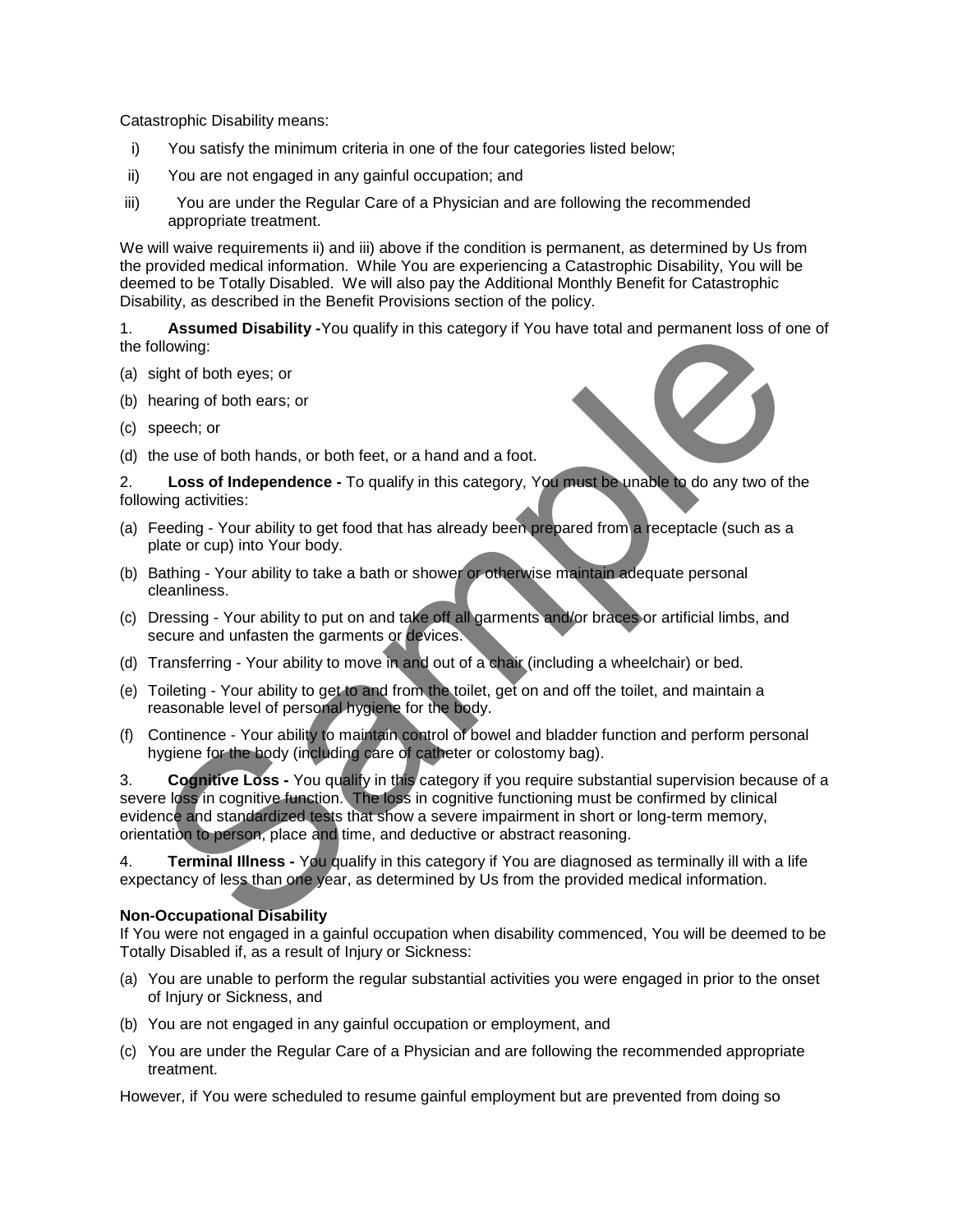because of Injury or Sickness, the regular definition of Total Disability will be used from the date You were scheduled to return. Your Regular Occupation would then be considered to be the employment you were scheduled to perform. Written proof demonstrating that employment was to resume will be required to determine eligibility for subsequent benefits, including a description of the substantial duties of that employment.

#### **Elimination Period**

The Elimination Period for each Proguard coverage is shown in the Schedule. It is the number of days following the onset and subsequent continuance of Disability, during which no benefits accrue for the relevant coverage.

Periods of Disability resulting from the same or related causes and separated by 24 months or less will be added together for the purpose of satisfying the required Elimination Period.

We will waive the Elimination Period if You suffer a permanent Catastrophic Disability.

#### **Maximum Benefit Period**

The Maximum Benefit Period for each Proguard coverage is shown in the Schedule. It is the longest period of time for which benefits are payable during any one Disability.

The Maximum Benefit Period ceases on the Expiry Date, except as follows:

- (a) If benefits for Total Disability have been paid for less than 2 years, benefits will continue beyond the Expiry Date for the balance of 2 years, while Total Disability persists.
- (b) If benefits for Reduced Disability have been paid for less than 3 months, benefits will continue beyond the Expiry Date for the balance of 3 months, while Reduced Disability persists.

#### **Monthly Benefit**

The initial Monthly Benefit for each Proguard coverage is shown in the Schedule. The Monthly Benefit may be changed from time to time by any Automatic Coverage Enhancement or Additional Insurance Rider attached to this policy. The Owner will be notified of any such changes. The Monthly Benefit may only be decreased upon the Owner's written request.

#### **Monthly Earned Income**

Monthly Earned Income means income earned during the month by You for personal services in the performance of an occupation, after deductions for normal and customary business expenses but before deduction of any income taxes. Monthly Earned Income will be calculated using the accrual accounting method. Included are salary, wages, bonuses, commissions, fees or similar earned income. Excluded from Monthly Earned Income are investment income, income from government plans, rent, royalties, pension or annuity income, deferred compensation or other forms of income which do not depend on Your ability to engage in any occupation. dded together for the purpose of satisfying the required Elimination Period.<br>In this wave the Elimination Period if You suffer a permanent Catastrophic Disability<br>In the Same Interviewing that the Propulsation and Maximum

#### **Prior Earned Income**

Prior Earned Income is the greatest of:

- (a) the average Monthly Earned Income in any 6 consecutive calendar months during the twenty-four months preceding the onset of Disability, or
- (b) the average Monthly Earned Income during the calendar year immediately preceding the onset of Disability, or
- (c) the highest average Monthly Earned Income for any two consecutive years in the three year period immediately preceding the onset of Disability.

The Prior Earned Income will be adjusted annually to reflect changes in the Consumer Price Index, beginning with the 13th month following the onset of Disability, as described in the Benefit Provision "Indexation of Prior Earned Income".

#### **Loss of Earned Income**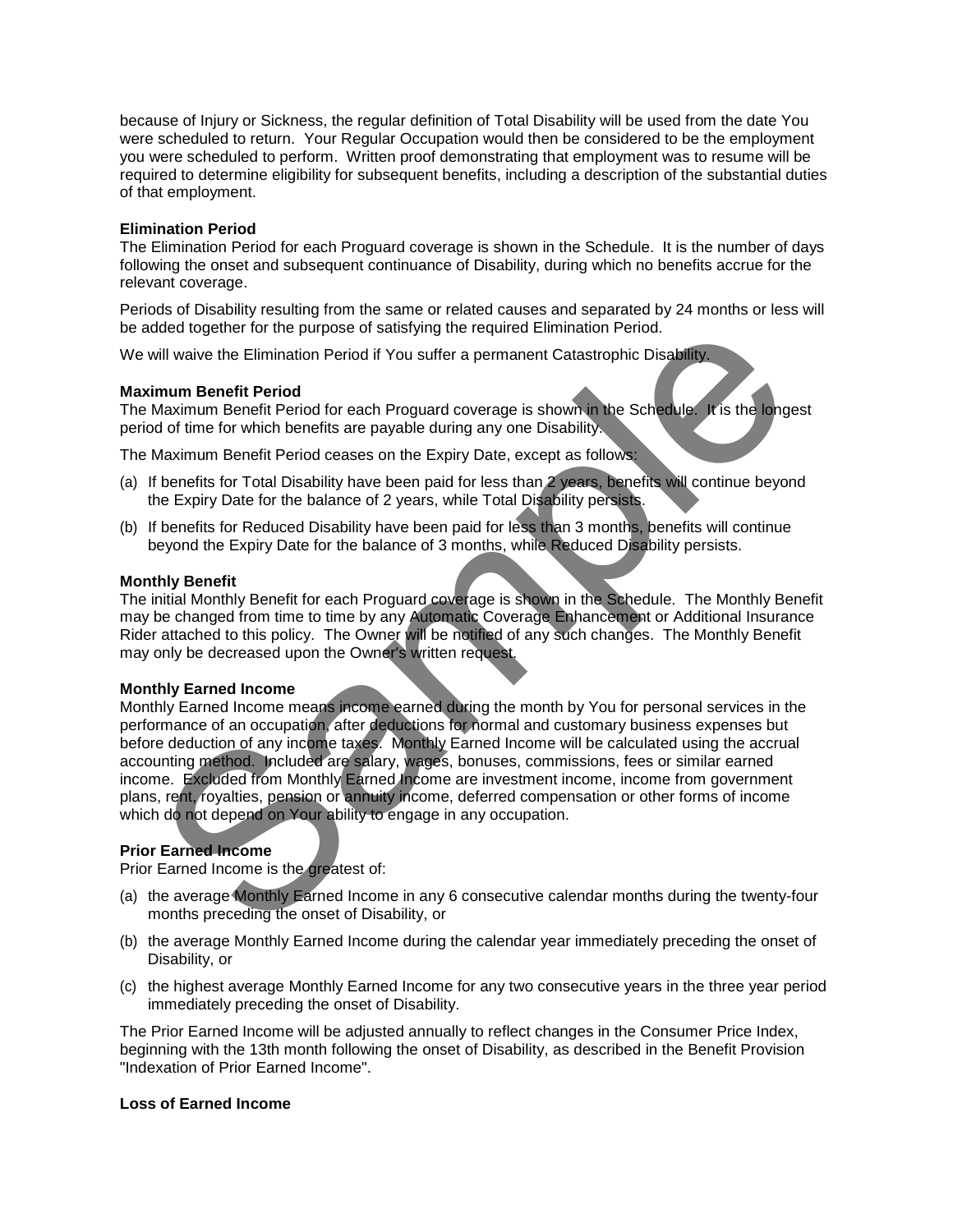Loss of Earned Income means the difference between the Prior Earned Income and the Monthly Earned Income. During a period of Residual Disability, the Loss of Earned Income must be due to the Injury or Sickness for which benefits are payable.

#### **Full-Time Employment**

Full-Time Employment means that You are actively engaged in a gainful occupation for at least 30 hours per week and at least 10 months per year.

#### **Expiry Date**

Expiry Date refers to the monthly anniversary of the Policy Date following Your 65th birthday. Coverage

provided by this policy will automatically terminate on the Expiry Date. The Owner has the right to renew the policy after this date as described in the Conditions For Renewal After Age 65.

If the Reduced Disability Option is "Residual", the following definitions are used to determine if You are experiencing a Reduced Disability, and if so, the amounts payable.

#### **Residual Disability**

Residual Disability or Residually Disabled means that as a result of Injury or Sickness:

- (a) You are not Totally Disabled; and
- (b) You are engaged in Your Regular Occupation or another occupation; and
- (c) Your Loss of Earned Income is at least 20% of Your Prior Earned Income; and
- (d) You are under the Regular Care of a Physician and are following the recommended appropriate treatment. did by this policy will automatically terminate on the Expiry Date. The Owner has the right to<br>twitter policy after this date as described in the Conditions For Renewal After Age 66.<br>
Reduced Disability, and if so, the amo

#### **Proportionate Monthly Benefit**

The Proportionate Monthly Benefit for any month is obtained by the following formula:

Loss of Earned Income  $X$  Monthly Benefit  $Y =$  Proportionate Prior Earned Income Monthly Benefit

If the Loss of Earned Income exceeds 80% of the Prior Earned Income, We will consider this to be a 100% loss of the Prior Earned Income.

If the Reduced Disability Option is "Partial", the following definitions are used to determine if You are experiencing a Reduced Disability, and if so, the amounts payable.

#### **Partial Disability**

Partial Disability or Partially Disabled means that as a result of Injury or Sickness:

- (a) You are not Totally Disabled; and
- (b) You are under the Regular Care of a Physician and are following the recommended appropriate treatment; and
- (c) You satisfy either condition (i) or (ii) as follows:
	- (i) You are engaged in Your Regular Occupation, but are unable to perform one or more of the important duties, or are unable to work for more than half of the time usually spent at that occupation prior to the start of the Injury or Sickness; or
	- (ii) You are engaged in another gainful occupation, but are unable to work for more than 20 hours per week.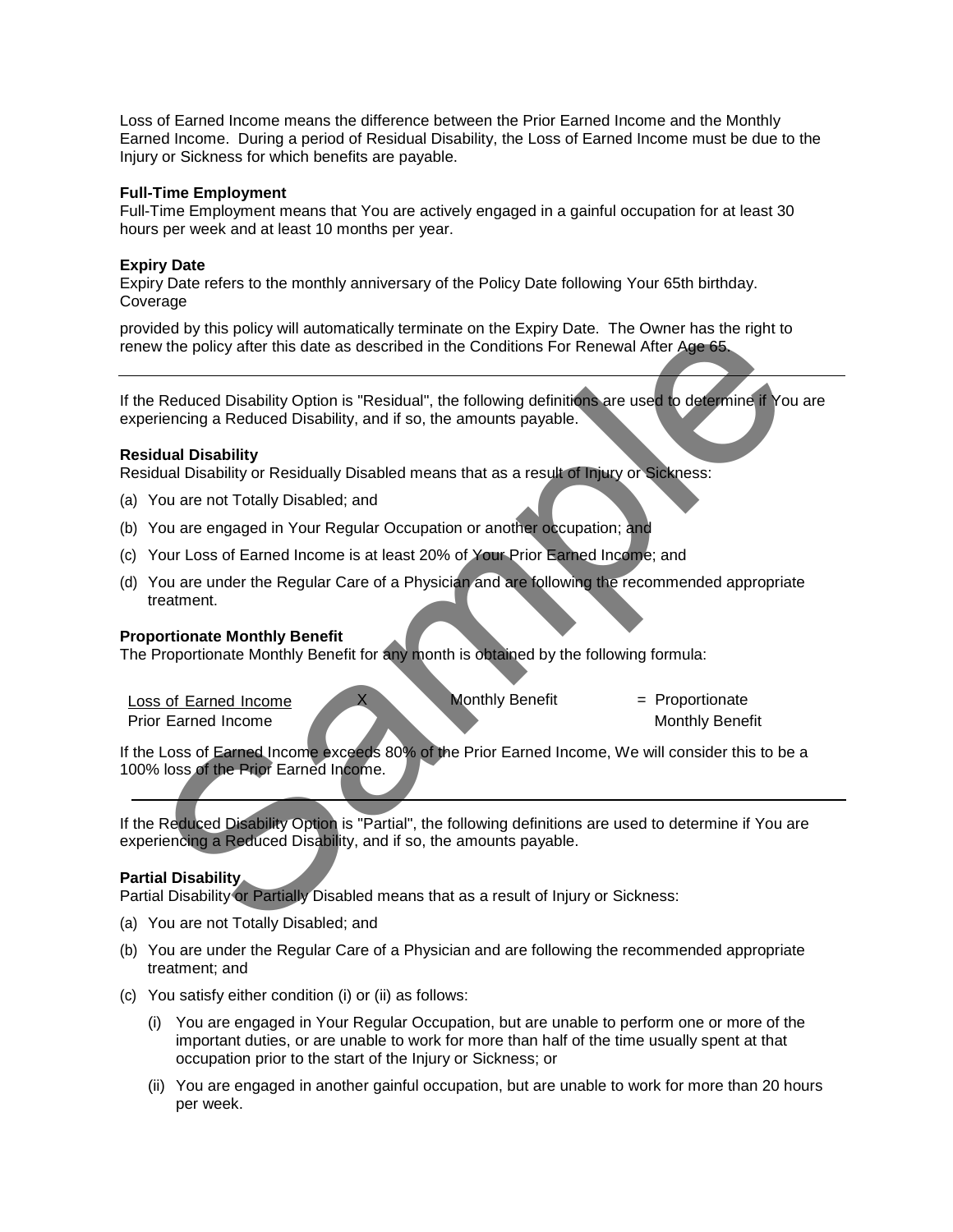#### **Partial Monthly Benefit**

For the first thirty-six months, the Partial Monthly Benefit is equal to 50% of the Monthly Benefit. After benefits for Reduced Disability have been paid for 36 months, the Partial Monthly Benefit is equal to 25% of the Monthly Benefit.

**HP450A.PGS.DEFN.20050415**

### Benefit Provisions

For each Proguard coverage shown in the Schedule, benefits are payable in arrears at monthly intervals following completion of the Elimination Period. Any benefit payable for less than one month will be paid at the rate of one thirtieth of the applicable monthly amount for each day of Disability.

We will require reasonable proof to support a claim for benefits under the policy. For a claim where the Proportionate Monthly Benefit is payable, reasonable proof of Loss of Earned Income is required. We may require copies of income tax returns as filed with Canada Revenue Agency or financial statements prepared by an independent, professional accountant according to generally accepted accounting principles. We may request independent financial verification at Our expense. the relation to the Elimination Period. Any benefit packle for less than one more paid at the rate of one thrifthe application relation (and the paid of the paid of the set than one more paid at the rate of one thrifthe de

#### **Monthly Benefit for Total Disability**

If You are Totally Disabled, We will pay the Monthly Benefit.

Payments begin after the Elimination Period and will be made for the period of continuous Total Disability, but not beyond the Maximum Benefit Period.

#### **Additional Monthly Benefit for Catastrophic Disability**

While You are experiencing a Catastrophic Disability, We will pay 25% of the Monthly Benefit in addition to the Monthly Benefit for Total Disability. Payments begin after the Elimination Period or when Catastrophic Disability commences, if later.

#### **Monthly Benefit for Reduced Disability**

If the Reduced Disability Option is "Partial", We will pay the Partial Monthly Benefit while You are Partially Disabled.

If the Reduced Disability Option is "Residual", We will pay the Proportionate Monthly Benefit while You are Residually Disabled. During the first six months that payments are made for Reduced Disability, the Proportionate Monthly Benefit will not be less than one-half of the Monthly Benefit.

Payments for Reduced Disability will begin after the Elimination Period or termination of Total Disability, whichever is later.

Payments will be made for the period of continuous Reduced Disability, but not beyond the Maximum Benefit Period.

#### **Waiver of Premium**

Premiums\* will be waived as they become due, while You are Disabled or receiving Recovery Benefits.

Waiver of Premium begins after 90 days of Disability, or from the date monthly Disability benefits become payable, whichever is earlier. We will refund any premium that became due and was paid since the onset of Disability. Premiums are waived until the date Recovery Benefits or Disability ceases.

\*This provision waives premiums for the basic coverage and all riders attached to the policy.

Following a period during which We have waived premiums, the policy will continue in force if premiums are paid as they become due.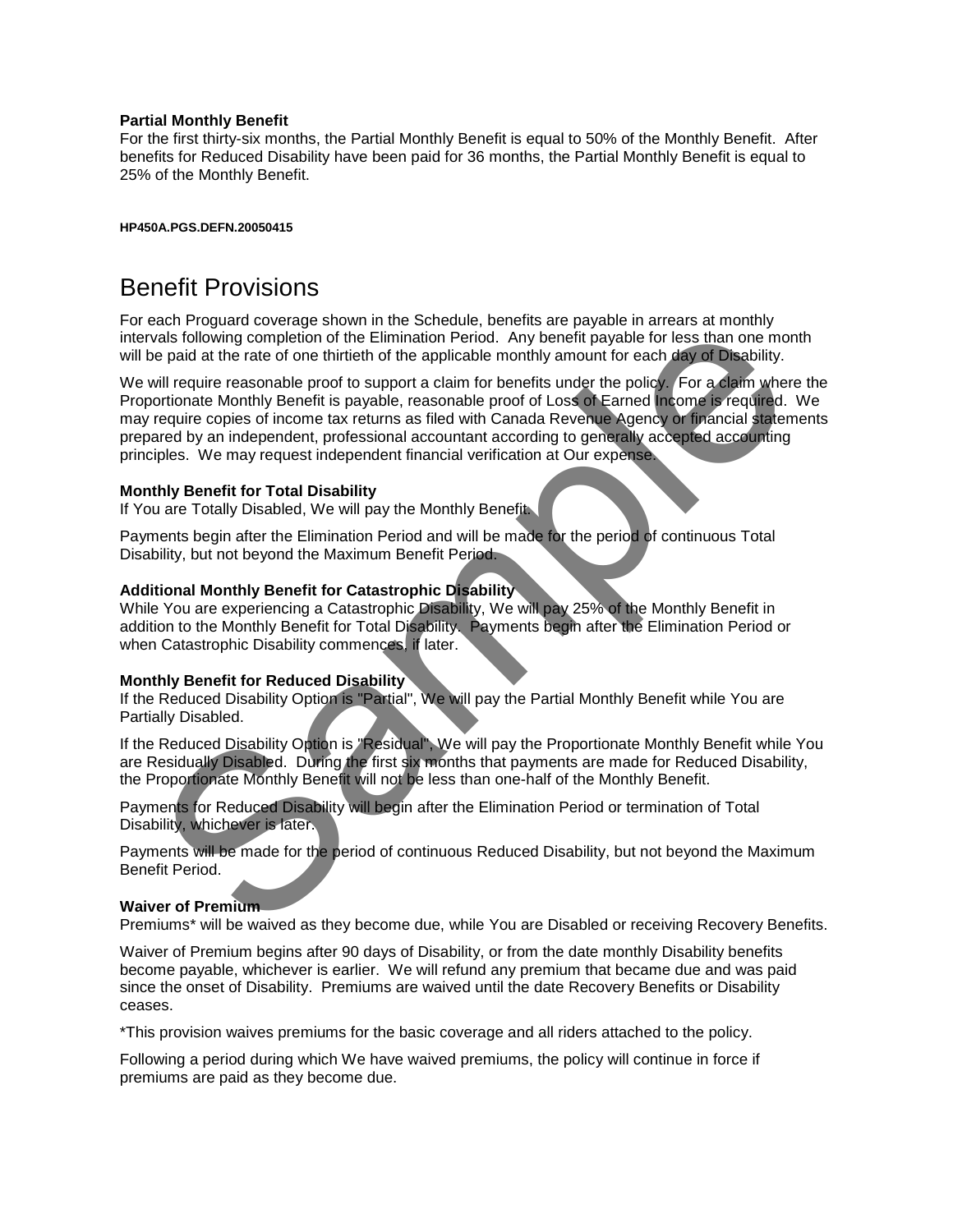#### **Recovery Benefit**

The Recovery Benefit is payable after a period of Disability which continued for at least 6 months, and for which Disability benefits have been paid. We will pay the Proportionate Monthly Benefit, for Loss of Earned Income as a direct or indirect result of the Injury or Sickness, if:

- a) You are no longer Disabled, and
- b) Your Loss of Earned Income is at least 20% of Your Prior Earned Income, and
- c) You are engaged in Full-time Employment.

Monthly benefits are payable during the recovery period, as specified below, that immediately follows Disability.

> **Complete Months of The Recovery Period**<br>6-11 months 6-11 months 2 months 6-11 months 2 months 12-23 months 12-23 months 12-23 months 12-23 months 14 months 24 months or more

The recovery period will not extend past the Maximum Benefit Period nor continue beyond the Expiry Date.

The months in the recovery period must be consecutive, except that they may be interrupted by days of Disability.

#### **Death Benefit**

If You die prior to the Expiry Date and while in receipt of monthly Disability benefits, We will pay an amount equal to three times the Monthly Benefit to the Owner or the estate of the Owner.

#### **Indexation of Prior Earned Income**

The Prior Earned Income will be adjusted annually during Disability to reflect changes in the "All Items" Consumer Price Index (CPI), as published by Statistics Canada. The CPI factor for the year is calculated by dividing the value of the CPI as of three months prior to the current anniversary of Disability by the value of the CPI as of fifteen months prior to the current anniversary of Disability. On each anniversary of Disability, the previous Prior Earned Income will be multiplied by the CPI factor to obtain the adjusted Prior Earned Income. We may substitute a comparable index if the CPI ceases to be available. If the CPI bases have been altered at a subsequent calculation date, We will use the new bases. The adjusted Prior Earned Income will never be less than the initial Prior Earned Income. 12-23 months<br>
22 months of more<br>
23 months of more and months in the recovery period will not extend past the Maximum Benefit Period nor continue beyond the Example.<br>
24 months in the recovery period must be consecutive, e

#### **Transplant Donor or Cosmetic Surgery**

After the policy has been in force for at least six months, if You undergo transplant surgery (where a part of Your body is transplanted to another person) or cosmetic surgery, any resultant loss will be considered to be caused by Sickness.

#### **Recurrent Disability**

A Disability that begins within 12 months of a prior Disability for which the Elimination Period was satisfied, and that results from the same or related causes, will be considered a continuation of the previous claim in determining the Maximum Benefit Period. A new Elimination Period will not be required.

A Disability that begins more than 12 months after a prior Disability for which the Elimination Period was satisfied will be considered a new claim, even if due to the same or related causes. A new Elimination Period will be required and a new Maximum Benefit Period will apply.

A Disability that results from causes unrelated to a prior Disability will be considered a new claim, subject to the Concurrent Disability provision described below.

#### **Concurrent Disability**

You will not be considered to be suffering from two or more Disabilities at the same time. If Disability is caused by more than one Injury or Sickness, or by both, the claim will be treated as one period of Disability, and the benefit payable each month will not exceed the Monthly Benefit. The Maximum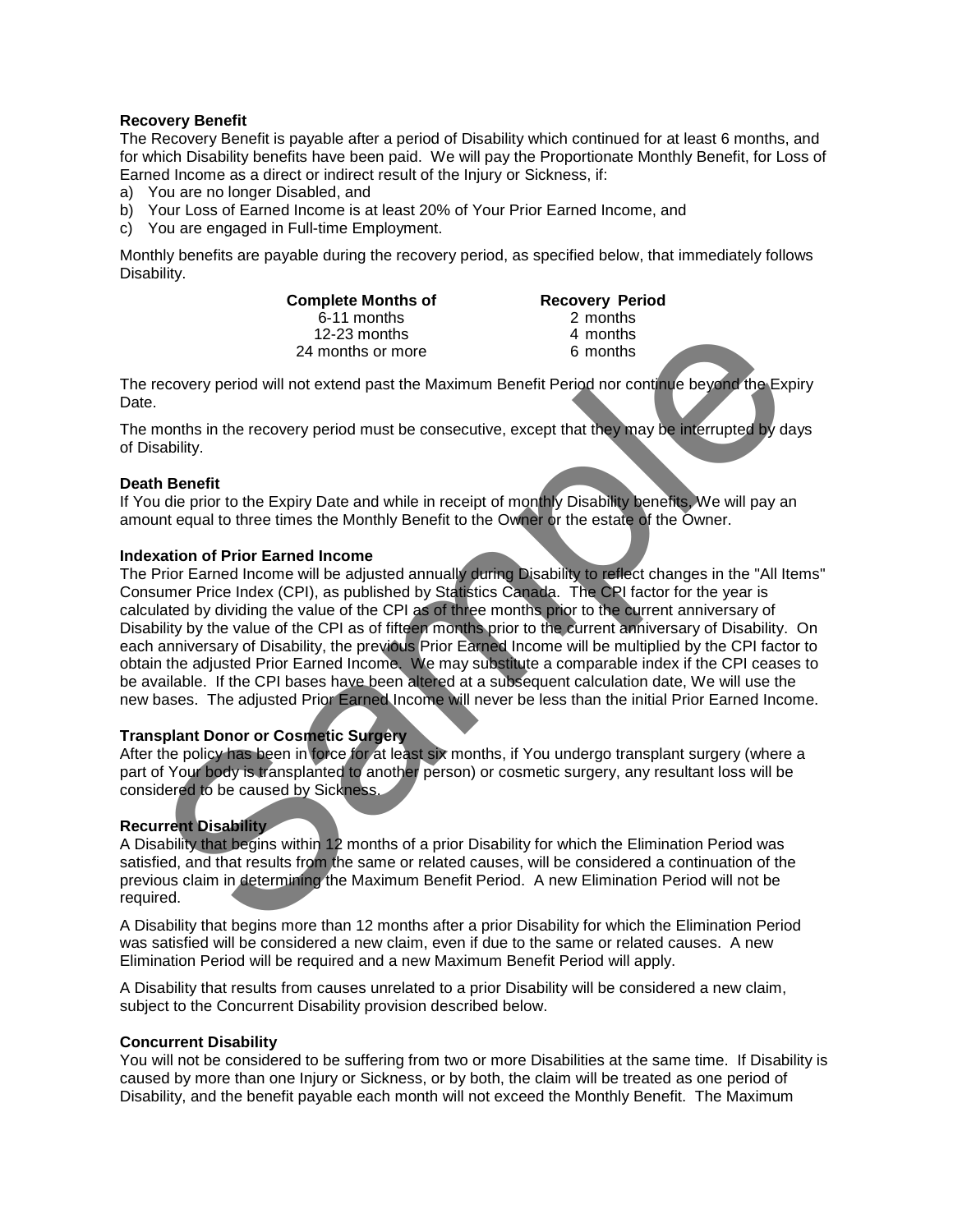Benefit Period will be determined from the start of the first Disability and is not extended as a result of any other Injury or Sickness suffered during the period of continuous Disability.

#### **Vocational Rehabilitation**

While You are receiving Disability benefits, We will consider Your written request to participate in a vocational rehabilitation program. The extent of Our participation in the program will be determined by mutual agreement between You and Us. Subject to the terms of the agreement, monthly Disability benefits will not cease because of participation in the rehabilitation program but may continue during the Maximum Benefit Period. We will also consider paying for related costs.

#### **Exclusions**

This policy does not cover and no payment will be made because of Disability caused by:

- (a) an act or accident of war, declared or undeclared, or due to any type of military conflict, or
- (b) donor transplant surgery (where a part of Your body is transplanted to another person) or cosmetic surgery, during the first six months that this policy is in force, or
- (c) normal pregnancy or childbirth. However, the policy does provide coverage for Disability arising from complications of pregnancy or from complications of childbirth, including but not limited to extra-uterine pregnancy, pernicious vomiting, post-partum hemorrhage, and toxemia. march and consider the same of Your books transported that the book the material of distribution of the party (where a part of Your book) is the party (where a party of the party (where a party of the party of the party of

We will not pay benefits for any period of time during which You are incarcerated in a penal institution or government detention facility.

We will not pay benefits for conditions We have excluded during Our underwriting process by name or specific description. Any such exclusions are included with this policy.

#### **HP453A.PGS.BEN.20060513**

# Conditions for Renewal After Age 65 Subject to Change In Premium

The Owner has the right to continue this policy beyond the Expiry Date, subject to the following conditions:

- (i) You must be engaged in Full-Time Employment. We may require proof to this effect.
- (ii) If You cease to be so employed (except because of Total Disability), this policy will terminate on the date that such employment ceases.
- (iii) The premium payable during this renewal period will be based on Our rates for all policies of this type. We may change the rates for such policies as of any premium due date.
- (iv) After the Expiry Date, the following definitions replace those specified in Section 2 "Definitions":

**Disability or Disabled** Disability or Disabled refers to a period of Total Disability.

**Maximum Benefit Period** For Disability incurred on or before Your 75th birthday, the Maximum Benefit Period will be two years. For Disability incurred thereafter, the Maximum Benefit Period will be one year. The Maximum Benefit Period is the longest period of time for which benefits are payable during any one Disability.

(v) The following provisions specified in Section 3 "Benefit Provisions" do NOT apply to Disability incurred after the Expiry Date: Monthly Benefit for Reduced Disability, Recovery Benefit and Death Benefit.

#### **HP456A.PGS.RENEWAL.980701**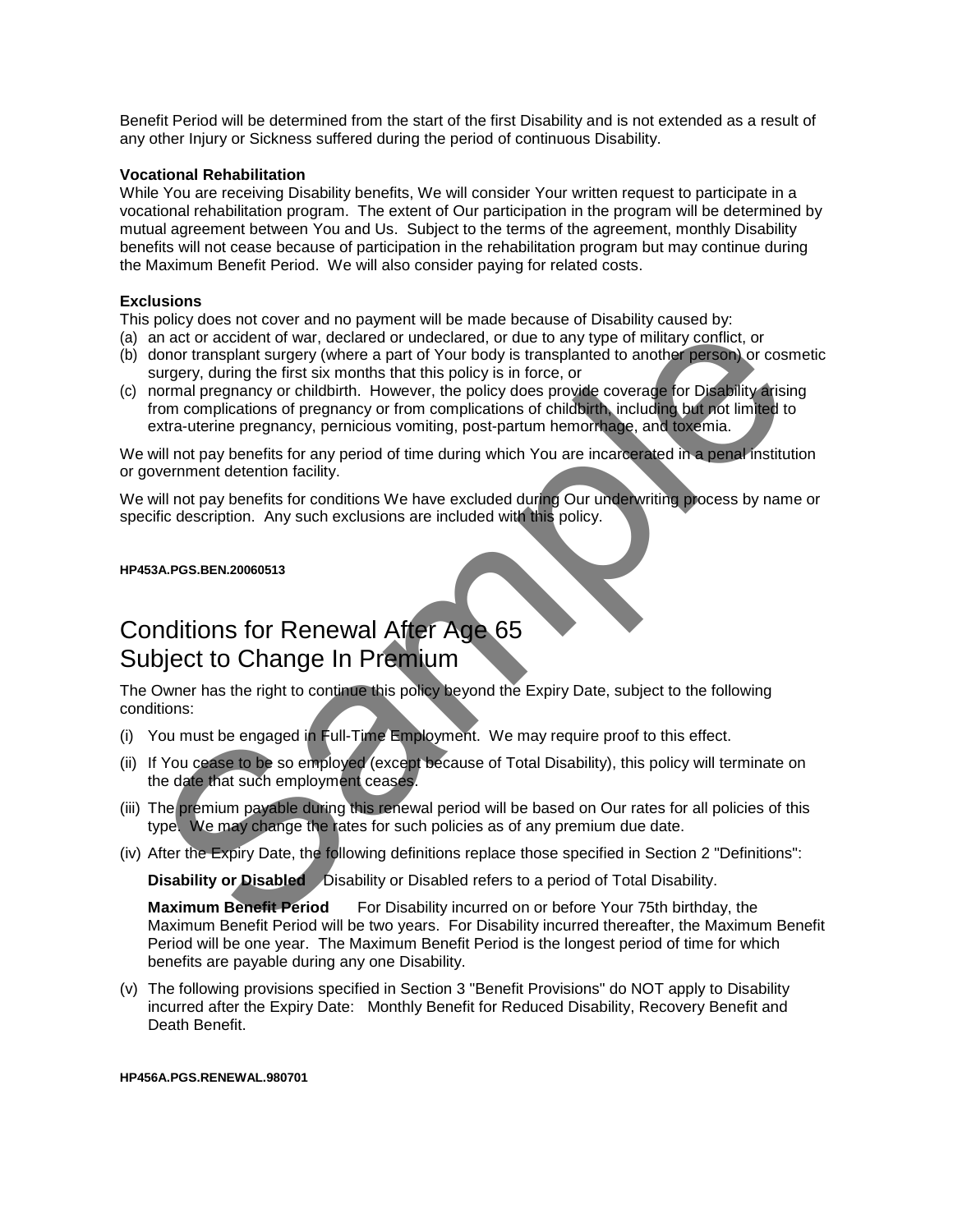## General Provisions

#### **Contract**

You and the Owner must disclose in the application, or in any application for reinstatement or change, every fact which is material to the contract. Subject to the Incontestability Provision, failure to do so, or misrepresenting any fact, will make the contract subject to cancellation.

Changes to or waiving of policy provisions must be in writing and authorized by one of Our officers and initialed by one of Our employees. No agent has the authority to change this policy. This policy is subject to any legislative or regulatory requirements.

#### **Payment of Premiums**

All premiums after the first will be payable on premium due dates determined from the Policy Date and the premium frequency. Premiums are payable at Our head office, specified regional offices, or by monthly pre-authorized withdrawals via any Canadian chartered bank. The Owner must advise Us in writing of a change in address for premium notification purposes.

The Owner may pay premiums annually, semi-annually or, if available, monthly by an automatic payment system.

If You are not Disabled, the Owner may change the premium frequency by giving Us 30 days written notice. We will then advise of the new premium amount payable. When a new premium is selected, premiums will be payable on that basis until the Owner requests another change.

#### **Grace Period**

A period of 30 days grace from and excluding the day on which the premium is due will be allowed for the payment of each premium after the first. During the grace period the policy will continue in force. The policy will terminate if any premium remains unpaid after the grace period.

#### **Reinstatement**

If this policy has been terminated for non-payment of a renewal premium, it may be reinstated within 6 months by written application and with evidence satisfactory to Us of Your good health and insurability. The reinstated policy will only cover loss due to Injury sustained after the date of reinstatement and loss due to Sickness which first manifested itself following 10 days after the date of reinstatement.

#### **Control of Policy**

The Owner may exercise all the rights, options and privileges granted by this policy or permitted by Us.

#### **Incontestability**

Statements made in the application for this policy or in an application for reinstatement, other than fraudulent statements, will be considered incontestable after this policy has been in force for 2 years from the Policy Date or the date of reinstatement. **Exception:** This provision does not apply if before the end of the two year period the Injury occurred, or the disability commenced or the symptoms or medical problems commenced which result in any investigation leading to the diagnosis of the Sickness. remium stere the first will be payable on permium due dates determined from the Policy Date<br>remium frequency. Premiums are payable at Our head office, specified regional offices, or by<br>thy thy pre-authorized withdrawask vi

#### **Misstatement of Age**

If Your age (at nearest birthday) is misstated, any amount payable by Us will be adjusted in accordance with the correct age and premium.

If, because of the misstatement of Your age, We accept a premium for a period or periods beyond the date coverage would have ceased according to the correct age, or if at the correct age the coverage would not have become effective, Our liability will be limited to the refund of all premiums paid for the period during which coverage would not have been in effect.

In no event will any adjustment under this provision cause the amount of the disability benefit to increase over the amount shown in the Schedule.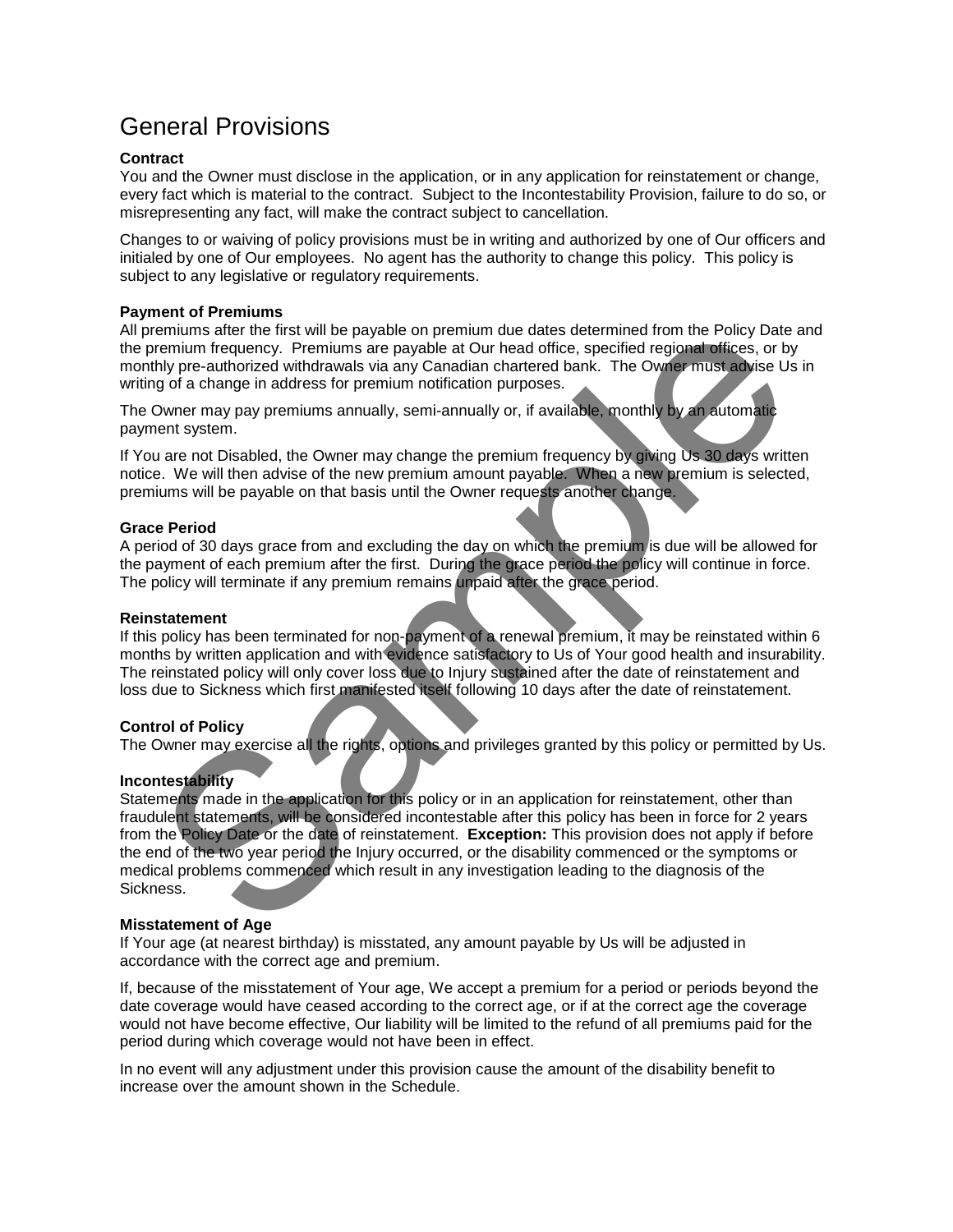#### **Misrepresentation of Claim**

This contract will be subject to cancellation by Us in the event that any fraudulent statement of a material fact is made in any written notice or proof of claim.

#### **Cooperation**

You are required to cooperate, make Yourself available and provide full disclosure of any information or evidence required by Us to adjudicate Your claim. Failure to comply will result in termination of Your claim.

#### **Payment of Claim**

All disability benefits will be paid to the Owner unless otherwise requested.

#### **Currency**

Amounts payable to and by Us will be in Canadian currency.

#### **Assignment**

No assignment of this policy will be binding upon Us unless the assignment is in writing and until it has been filed with Us at Our Head Office. We assume no responsibility as to the sufficiency or validity of any assignment. ency<br>
signment<br>
signment<br>
signment of this policy will be binding upon Us unless the assignment is in writing and until<br>
tiled with Us at Our Head Office. We assume no responsibility as to the sufficiency or valifolity<br>
si

#### **Pre-Existing Conditions**

We may not decline a claim on the grounds that a physical condition existed prior to the issue date if the pre-existing condition is fully disclosed in the application, **unless** the condition is excluded from coverage by name or specific description.

**HP460A.PGS.GEN.20040501**

# Statutory Conditions

The following provisions reflect the Statutory Conditions of the Provincial Accident and Sickness Insurance Acts. These conditions shall be extended and apply to policyholders in the Province of Quebec as well.

#### **Contract**

The application, this policy, any document attached to this policy when issued and any amendment to the contract agreed upon in writing after the policy is issued, constitute the entire contract, and no agent has authority to change the contract or waive any of its provisions.

#### **Waiver**

The insurer shall be deemed not to have waived any condition of this contract, either in whole or in part, unless the waiver is clearly expressed in writing signed by the insurer.

#### **Material Facts**

No statement made by the owner or the person insured at the time of application for this contract shall be used in defence of a claim under or to avoid this contract unless it is contained in the application or any other written statements or answers furnished as evidence of insurability.

#### **Notice and Proof of Claim**

The owner or a person insured, or a beneficiary entitled to make a claim, or the agent of any of them shall:

(a) give written notice of claim to the insurer,

(i) by delivery thereof, or by sending it by registered mail to the head office or chief agency of the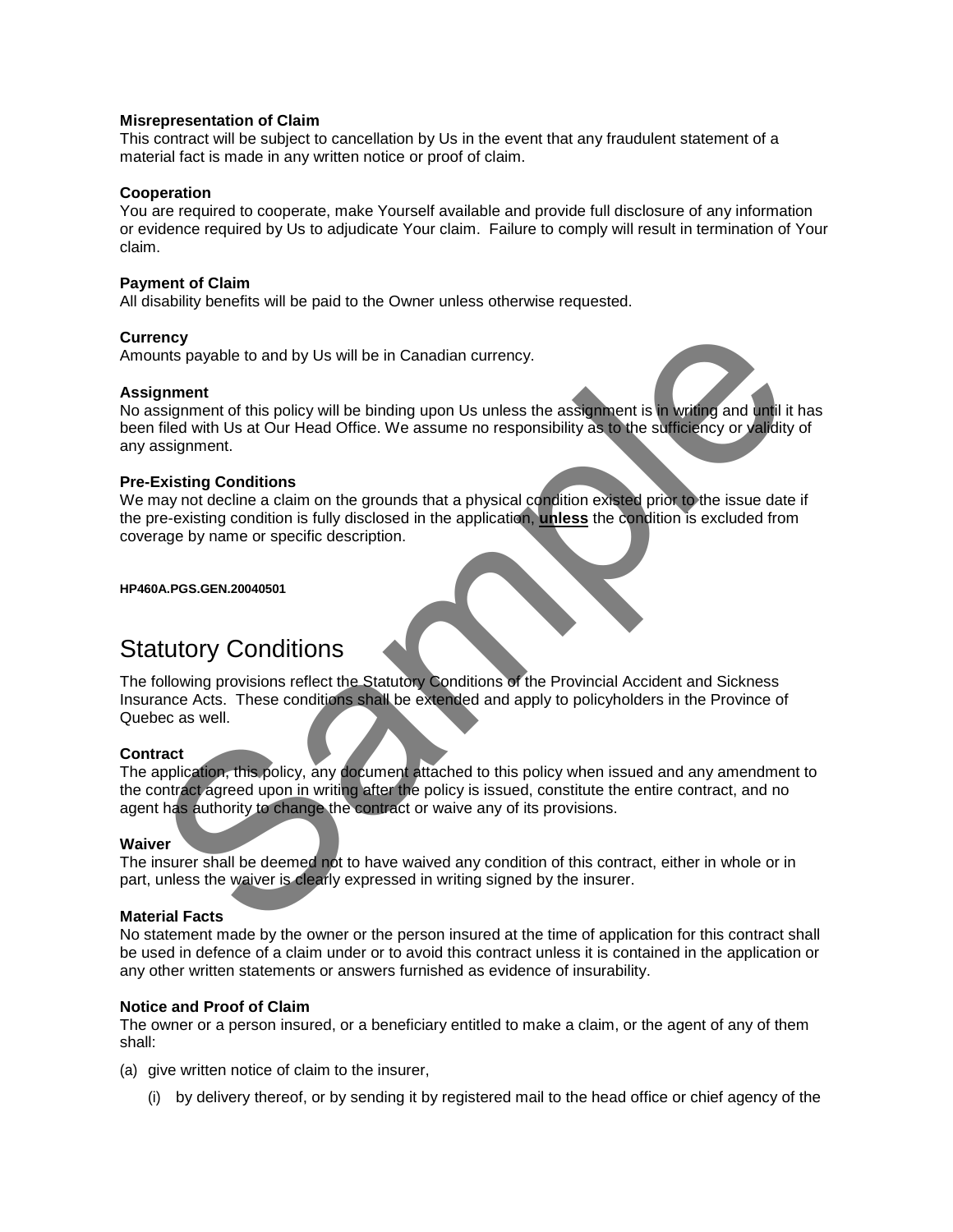insurer in the Province, or

- (ii) by delivery thereof to an authorized agent of the insurer in the Province,
- (b) not later than thirty days from the date a claim arises under the contract on account of an accident, sickness or disability;
- (c) within ninety days from the date a claim arises under the contract on account of an accident, sickness or disability, furnish to the insurer such proof as is reasonably possible in the circumstances of the happening of the accident or the commencement of the sickness or disability, and the loss occasioned thereby, the right of the claimant to receive payment, his or her age, and the age of the beneficiary if relevant; and
- (d) if so required by the insurer, furnish a satisfactory certificate as to the cause or nature of the accident, sickness, or disability for which claim may be made under the contract and as to the duration of such disability.

#### **Failure to Give Notice or Proof**

Failure to give notice of claim or furnish proof of claim within the time prescribed by this statutory provision does not invalidate the claim if the notice or proof is given or furnished as soon as reasonably possible, and in no event later than one year from the date of the accident or the date a claim arises under the contract on account of sickness or disability if it is shown that it was not reasonably possible to give notice or furnish proof within the time so prescribed. eccident, sickness, or disability for which claim may be made under the contract and as to the<br>pluration of such disability. The which claim may be made under the contract and as to the<br>pluration of such disability.<br>The re

#### **Insurer to Furnish Forms for Proof of Claim**

The insurer shall furnish forms for proof of claim within fifteen days after receiving notice of claim, but where the claimant has not received the forms within that time the claimant may submit his or her proof of claim in the form of a written statement of the cause or nature of the accident, sickness or disability giving rise to the claim and of the extent of loss.

#### **Right of Examination**

As a condition precedent to recovery of insurance money under this contract, the claimant shall afford to the insurer an opportunity to examine the person of the person insured when and so often as it reasonably requires while the claim hereunder is pending.

#### **When Money Payable Other than for Loss of Time**

All money payable under this contract, other than benefits for loss of time, shall be paid by the insurer within sixty days after it has received proof of claim.

#### **When Loss of Time Benefits Payable**

The initial benefits for loss of time shall be paid by the insurer within thirty days after it has received proof of claim, and payments shall be made thereafter in accordance with the terms of the contract but not less frequently than once in each succeeding sixty days while the insurer remains liable for the payments if the person insured when required to do so furnishes before payment proof of continuing disability.

#### **Limitation of Actions**

An action or proceeding against the insurer for the recovery of a claim under this contract shall not be commenced more than one year\* after the date the insurance money became payable or would have become payable if it had been a valid claim.

Every action or proceeding against an insurer for the recovery of insurance money payable under the contract is absolutely barred unless commenced within the time set out in the Insurance Act or other applicable legislation.

\* Or the applicable provincial limitation period, whichever is greater.

#### **Provincial Variations**

If necessary, the provisions described in this contract will be adjusted to meet the minimum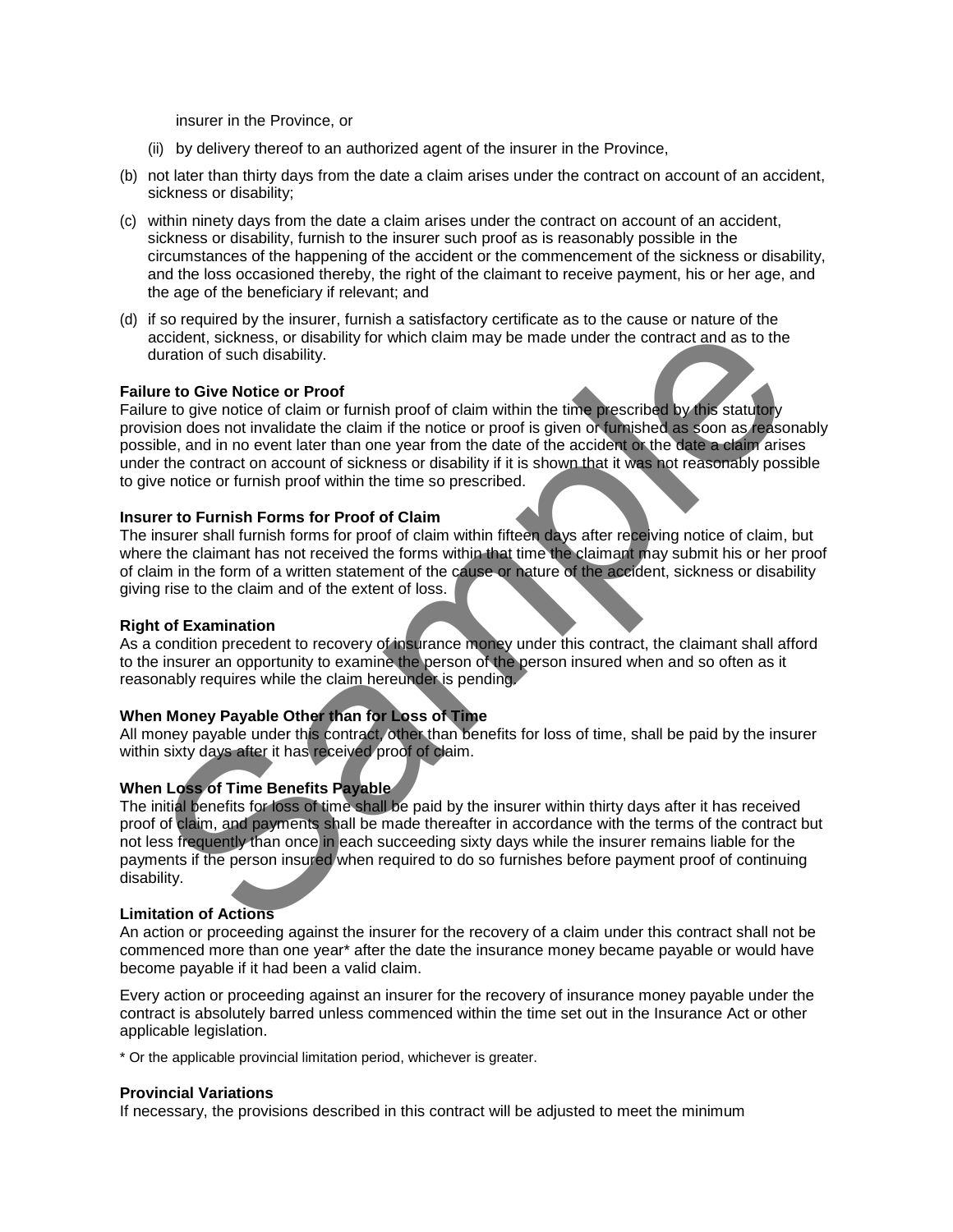requirements of law within your province or territory.

#### **HP461A.PGS.STAT.20120401**

### Automatic Coverage Enhancements

This provision allows increases in the Monthly Benefit of 5% annually, without evidence of good health, provided You are not Disabled (or in receipt of Recovery Benefits), and in accordance with the terms described below.

Increases apply to the Monthly Benefit for each Proguard coverage shown in the Schedule, including any Own Occupation Rider, Cost of Living Rider, or Health Protection Rider in effect at the enhancement date. Any increase in the Monthly Benefit will apply only to a new Disability commencing after the enhancement date.

On the first policy anniversary, We will automatically increase the Monthly Benefit by 5% of the lesser of the Monthly Benefit then in force and the Monthly Benefit in force at the Policy Date, provided You are not Disabled (or in receipt of Recovery Benefits). On each subsequent anniversary, We will increase the Monthly Benefit by 5% of the lesser of the Monthly Benefit then in force and the Monthly Benefit in force at the previous policy anniversary, provided You are not Disabled (or in receipt of Recovery Benefits).

If You are Disabled (or in receipt of Recovery Benefits) at an enhancement date for which You otherwise would have qualified for an increase in Monthly Benefit, the Owner may apply in writing to have the Monthly Benefit increased after You resume Full-Time Employment. This offer will not apply if the Owner exercises the Increase in Benefit Option provided under any Cost of Living Rider.

The Owner has the right to refuse any of these increases in Monthly Benefit by advising Us in writing. If an increase is refused, or reversed, the enhancement at the next policy anniversary may still occur.

On the third policy anniversary, and every three years thereafter, We will require the Owner to provide a record of Your Monthly Earned Income and the total amount of Your disability coverage in force with all insurers in order to justify further increases in the Monthly Benefit. If Your average Monthly Earned Income (or other underwriting criteria which is acceptable to Us) in the year prior to the policy anniversary is not sufficient, according to Our published income limits, to justify the coverage in force, We will NOT offer automatic coverage enhancements for the next three policy anniversaries. Regarding the termination provision, condition "c", We do not consider this as a refusal of coverage by the Owner. However, if the required financial information is not received by Us within 120 days following the policy anniversary, the enhancements for the following three policy anniversaries WILL be considered to have been refused. asses apply to the Monthly Benefit for each Proguard coverage shown in the Schedule, including<br>mane asses apply to the Monthly Benefit will apply only to a rew Disturbition<br>more ment date. Any increase in the Monthly Benef

On the ninth policy anniversary, and every 9 years thereafter, the Owner will also be required to provide medical evidence of insurability on You satisfactory to Us in order to justify any further automatic increases in the Monthly Benefit. If the required information is not received by Us within 120 days following the policy anniversary, this provision will terminate. At the ninth policy anniversary, and every 9 years thereafter, We reserve the right to limit future increases in Monthly Benefit.

In all cases, the disability benefits provided by this policy and similar benefits in force with Us or any other company must not exceed the maximum amount of disability coverage offered to new applicants. This maximum limit is based on Our published underwriting and participation limits for Your classification of risk. We guarantee that the published underwriting and participation limits at any enhancement date will be comparable with those used by other insurers at that time.

The premium for any increase in Monthly Benefit will be calculated using the guaranteed rates in effect at the policy date for Your attained age and original classification of risk.

#### **Termination**

This provision will terminate on the earliest of: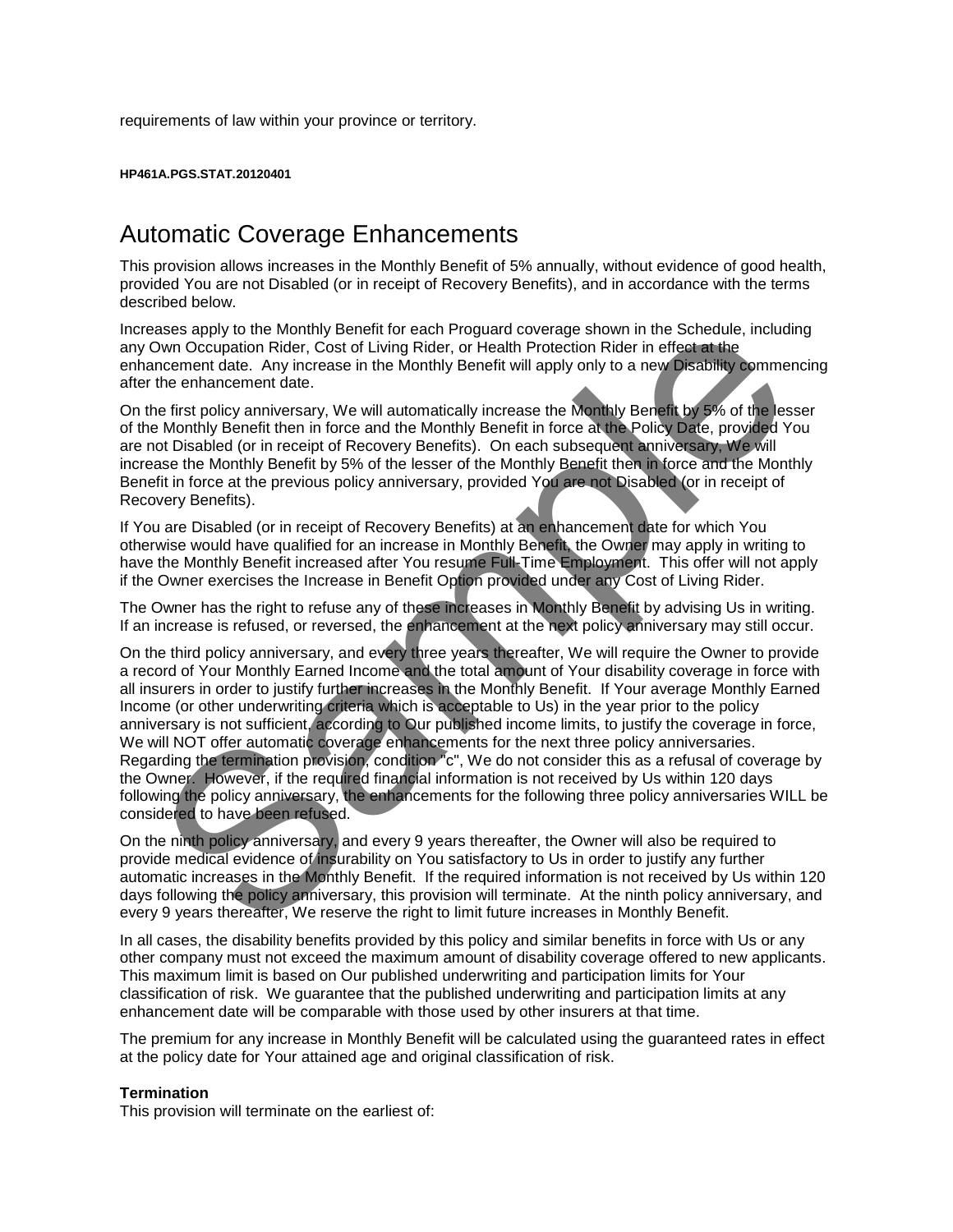- a) the termination of the policy, or
- b) the anniversary of the policy date following Your 55th birthday, or
- c) when the Owner has refused 4 increases in Monthly Benefit, or
- d) when medical evidence of insurability provided by the Owner does not justify further increases in Monthly Benefit, or
- e) when the Owner does not submit medical evidence of insurability as required by Us.

This provision may be reinstated prior to Your 55th birthday with medical and financial evidence of insurability satisfactory to Us.

#### **HP459A.PGS.ACE.20040501**

### Future Care Option Amendment



The Future Care Option (FCO) allows the Owner of this policy to purchase new long term care insurance on You by terminating some or all of the disability insurance on You under this policy. The Owner can exercise the Future Care Option on the eligible disability insurance (DI) coverages under this policy if: exares.<br>Accessores.com/or (FICO) allows the Ower of this policy to purchase heavy including the<br>Future Care Option (FICO) allows the Ower of this policy to purchase heavy including<br>ance on You by terminating some or all of

- this policy is in effect, and
- You are eligible for long term care insurance under the Future Care Option.

To exercise the Future Care Option, the Owner must submit a written application.

In this amendment, DI coverages mean the insurance coverages listed in this policy's Schedule that have a Monthly Benefit. This also includes:

- any Pensionguard rider that exists on this policy,
- any additional insurance coverage purchased after this policy was issued that has a Monthly Benefit.

#### **Eligibility for the Future Care Option**

A Dl coverage on You is eligible for the Future Care Option when these conditions have been met:

- the Dl coverage is in effect and has been in effect for five years,
- no Monthly Benefits have been paid under the coverage at any time in the last five years,
- You are not satisfying the Elimination Period for any Disability under the coverage, and
- no Disability claim is pending on the coverage.

You are eligible for long term care insurance under the Future Care Option when these conditions have been met:

- You have not yet had Your 69th birthday on the day the Owner applies to exercise the Future Care
- Option,
- Your age meets the minimum and maximum age limits described in the administrative rules in effect at that time for the new long term care insurance policy, and
- You provide limited evidence satisfactory to Us that You qualify for long term care insurance on the day the Owner applies.

#### **Exercising the Future Care Option**

The Future Care Option can be exercised in one of two ways:

- the Owner can terminate all of the Dl coverages on You under this policy, or
- once in any 12-month period, the Owner can do either or both of the following:
	- decrease the Monthly Benefit of one or more of the eligible Dl coverages on You under policy
	- terminate one or more of the eligible DI coverages on You under this policy, leaving some DI coverage in effect.

The Monthly Benefit of an eligible Dl coverage includes any increases in the Monthly Benefit resulting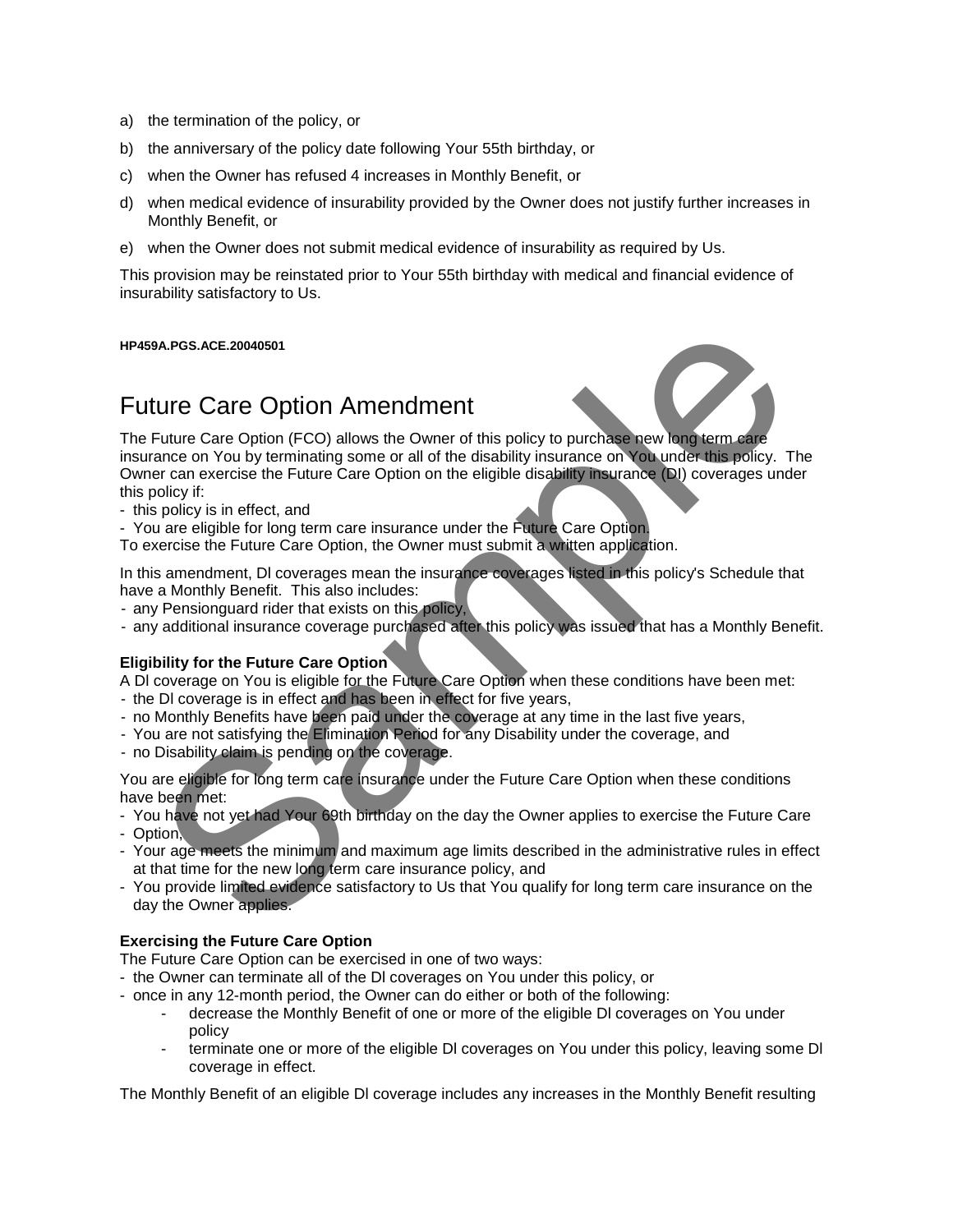from the Automatic Coverage Enhancements provision or any other provision of this policy.

If the Owner exercises a Future Care Option that leaves some Dl coverage in effect on this policy, We will:

- decrease or terminate the Monthly Benefit amounts on the eligible Dl coverages starting with the amounts most recently added unless the Owner requests otherwise, and
- terminate the Automatic Coverage Enhancements provision and any Additional Insurance Rider on this policy.

The total Monthly Benefit amount of the Dl coverages remaining on this policy must be at least \$500; of this amount, at least \$100 must remain in Coverage 01 (see this policy's Schedule). The total Monthly Benefit amount of all eligible Dl coverages being terminated or reduced must be at least equal to the minimum Monthly Benefit amount that can be exercised as described in the administrative rules in effect at that time for the Future Care Option.

#### **When does the new long term care insurance take effect**

The new long term care insurance coverage We issue will take effect on the monthly anniversary of the Policy date following the day We approve the application and receive the required premium for the new long term care insurance policy.

At 11:59 p.m. on the day before the new long term care insurance coverage takes effect, we will:

- terminate any eligible Dl coverage, rider or benefit on this policy that ends because the Future Care Option has been exercised, and
- decrease the Monthly Benefit for any eligible Dl coverage on this policy whose Monthly Benefit is decreased because the Future Care Option has been exercised.

#### **The rules that apply to the new long term care insurance**

The new long term care insurance coverage must be on a long term care insurance policy that We choose. Premiums will be determined based on Your age and the rates in effect on the day the new long term care policy takes effect. The administrative rules in effect at that time for the new long term care insurance policy will apply.

The waiting period of the new long term care insurance coverage must be equal to or longer than the Elimination Period of the eligible Dl coverage. If the Monthly Benefit is combined for two or more eligible Dl coverages with different Elimination Periods, the waiting period of the new long term care insurance coverage must be equal to or longer than the longest Elimination Period. If the Elimination Period is longer than any waiting period available at that time on the new long term care insurance coverage, the waiting period will be the longest waiting period available at that time. It at that time for the Future Care Option.<br>
In does the new long term care insurance take effect<br>
y date following the day We approve the application and receive the required promining the<br>
term care insurance coverage. W

#### **Amount of the new long term care insurance**

The amounts for the new long term care insurance coverage will be derived from:

- the monthly benefit amount of the new long term care insurance coverage when the care setting is not a facility, as described below, and
- the options the Owner chooses for the long term care insurance policy that are used to determine how long the monthly benefit is payable.

The monthly benefit amount of the new long term care insurance coverage when the care setting is not a facility is equal to:

- 50% of the Future Care Option amount if the Owner applies on or before this policy's Expiry Date, or
- 25% of the Future Care Option amount if the Owner applies after extending coverage under this policy beyond its Expiry Date but before Your 69th birthday,

where the Future Care Option amount is equal to:

- the Monthly Benefit for the eligible Dl coverages being terminated, plus
- the amount of the decrease in the Monthly Benefit for the eligible Dl coverages whose Monthly Benefit is being decreased.

The amount of long term care insurance on You from all sources must not exceed the limits described in the administrative rules in effect at that time for the new long term care insurance policy.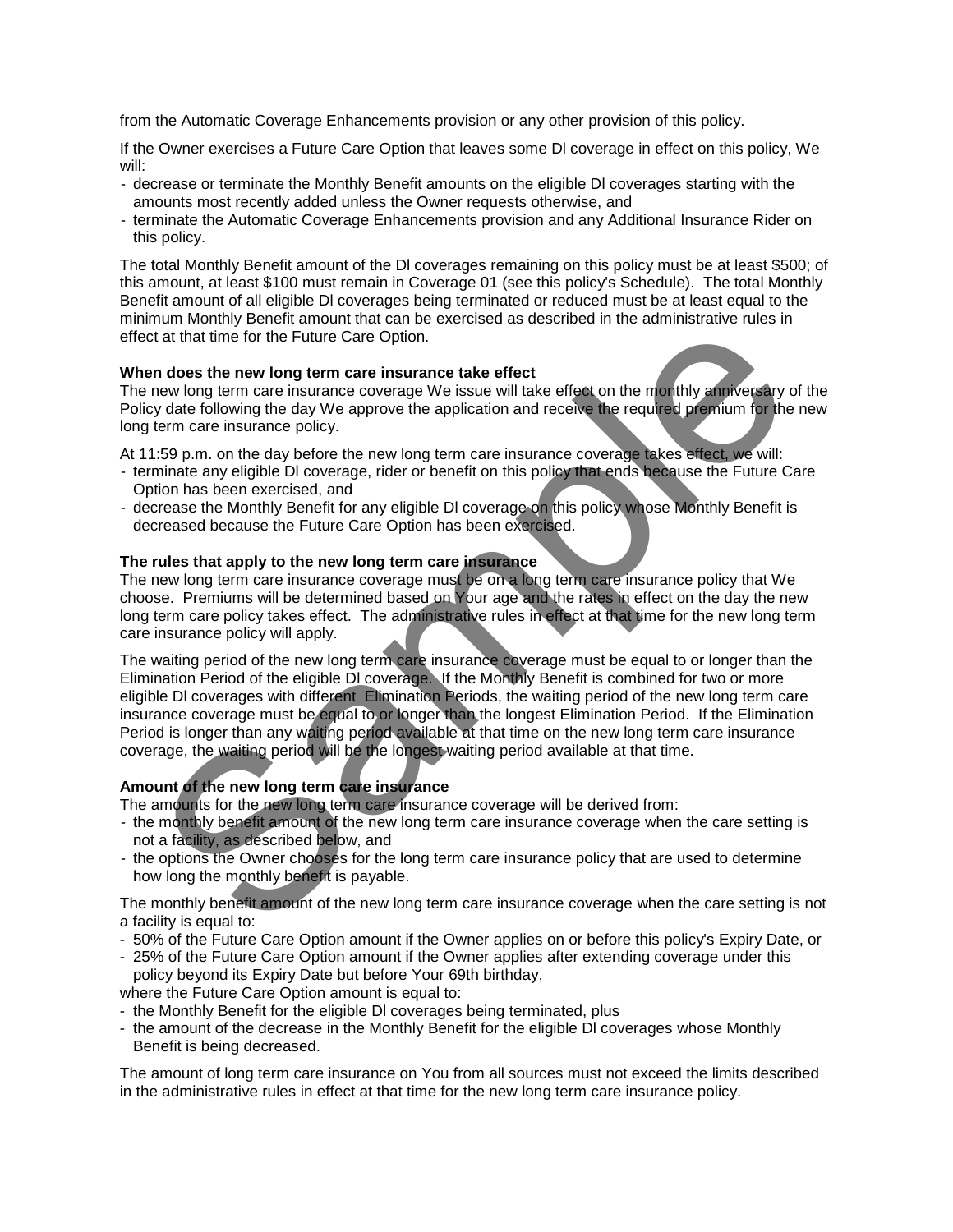#### **Exclusions and ratings on the new long term care insurance**

If the eligible DI coverages have an underwriting exclusion or an insurance rating, We reserve the right to apply that exclusion or rating to the new long term care insurance coverage.

#### **Riders available on the new long term care insurance policy**

If any rider that:

- provides return of premiums paid on the death of the insured person or
- increases the monthly benefit to protect against inflation

is available on the new long term care insurance policy when the Owner exercises the Future Care Option, We will offer a rider of that type that the Owner can add without providing evidence of insurability.

**LBFCOAE (20091001)**

### Additional Insurance Rider

For the purposes of this rider, the following definitions are in addition to those specified under Definitions.

REGULAR OPTION DATE - An option to purchase additional insurance will occur on each policy anniversary provided that:

- (a) this rider is in force, and
- (b) You are not Disabled (or receiving Recovery Benefits).

SPECIAL OPTION DATE - You may exercise an option to purchase additional insurance within 90 days of You losing Your group long-term disability coverage due to Your employer terminating coverage or due to You leaving Your place of employment. This option may be exercised provided that:

- (a) this rider is in force, and
- (b) You are not Disabled (or receiving Recovery Benefits), and
- (c) You are engaged in Full-time Employment

OPTION DATE DURING DISABILITY - One option to purchase additional insurance will be available on a policy anniversary that occurs when You are Disabled, or receiving Recovery Benefits. The additional amount will only be payable for a new Disability that occurs after the option date.

OPTION AMOUNT - The Option Amount is the maximum amount of additional insurance available on each option date. For the first 5 policy anniversaries, or up to the policy anniversary following Your 45th birthday, if later, the Option Amount is shown in the Schedule. Thereafter, the Option Amount is one-half the amount shown in the Schedule. oas (20091001)<br>
ditional Insurance Rider<br>
He purposes of this rider, the following definitions are in addition to three specified under<br>
ULAR OPTION DATE - An option to purchase additional insurance will occur on each poli

For the first purchase, and provided You are not Disabled (or receiving Recovery Benefits), the Option Amount will be twice the Option Amount otherwise available. On the Special Option Date, the Option Amount will be twice the Option Amount otherwise available and is available only once.

#### **Benefit Provision**

The Additional Insurance Rider allows the Owner to increase the Monthly Benefit of the policy without evidence of Your good health, subject to the terms described below. If more than one Proguard coverage is shown in the Schedule, the total increase purchased on any option date will be split proportionately based on the Monthly Benefit of each such coverage. A purchase will include additional amounts of any Cost of Living Adjustment Rider, Own Occupation Rider and Health Protection Rider in effect at the option date.

Each purchase must be requested by the Owner, in writing, within 30 days of an option date. For the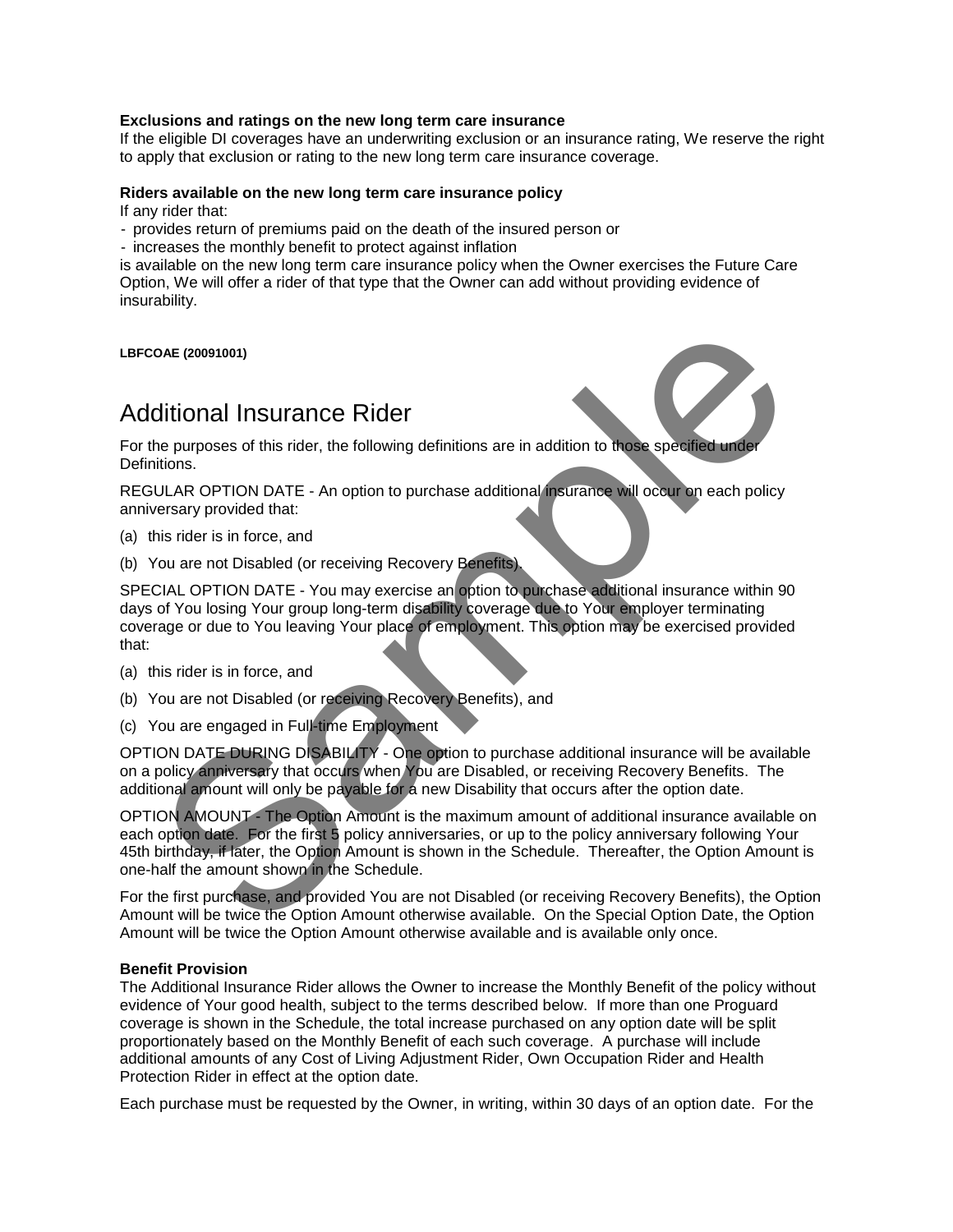first 5 policy anniversaries, or up to the policy anniversary following Your 45th birthday, if later, the minimum purchase amount is \$200 of Monthly Benefit. Thereafter, the minimum purchase amount is \$100 of Monthly Benefit.

On a Regular Option Date and the Special Option Date, We will allow purchases up to the Option Amount if Your average Monthly Earned Income (or other underwriting criteria satisfactory to Us) in the year prior to the option date is sufficient according to Our published income limits. The additional insurance amount will be effective on the option date, or the date of payment of the first premium for the additional insurance, whichever is later.

For the Option Date During Disability, We will allow You to purchase additional insurance up to the Option Amount. Your average Monthly Earned Income (or other underwriting criteria satisfactory to Us) in the year prior to the onset of Disability must be sufficient according to Our published income limits. The additional insurance amount is only payable for a separate period of Disability that occurs after the Option Date During Disability. However, premiums for the additional coverage will be waived while premiums for the original coverage are being waived.

In all cases, the total benefits provided by this policy and similar benefits in force with Us or any other company must not exceed the maximum amount of coverage offered to new applicants. This maximum limit is based on Our published underwriting and participation limits for Your classification of risk. Something the anti-<br>The additional insurance amount is only payable for a separate period of Disability that occidence the Option Date During Disability. However, permiums for the original coverage are being watved.<br>
The p

#### **Premium**

The premium for this rider is shown in the Schedule.

The premium for any additional insurance purchased on an option date will be calculated using the then current rate for Your age on the option date and the classification of risk on the policy to which this rider is attached.

#### **Termination**

This rider will automatically terminate on the earliest of:

- (1) the termination of the policy, or
- (2) when the total amount of additional insurance purchased under this rider equals the Total Option Amount shown in the Schedule, or
- (3) the anniversary of the Policy Date following Your 55th birthday.

**HP462A.PGS.AIR.20040501**

# Cost of Living Adjustment Rider (5%)

#### **Benefit Provision**

This rider adjusts the Monthly Benefit for each Proguard coverage shown in the Schedule to reflect the influence of inflation while You are Disabled (or receiving Recovery Benefits). Adjustments occur on the anniversary of the onset of Disability. The first adjustment occurs one year after the onset of Disability. The last adjustment occurs on the anniversary of the onset of Disability preceding the Expiry Date.

The Monthly Benefit will be adjusted annually during Disability to reflect changes in the "All Items" Consumer Price Index (CPI), as published by Statistics Canada. We may substitute a comparable index if the CPI is no longer available.

On the first anniversary of Disability, We adjust Your Monthly Benefit by multiplying it by the CPI factor for that year to obtain the adjusted Monthly Benefit, subject to the limits described below. On each subsequent anniversary, We multiply the adjusted Monthly Benefit for the previous year by the CPI factor for the current year. The CPI factor for the year is calculated by dividing the value of the CPI as of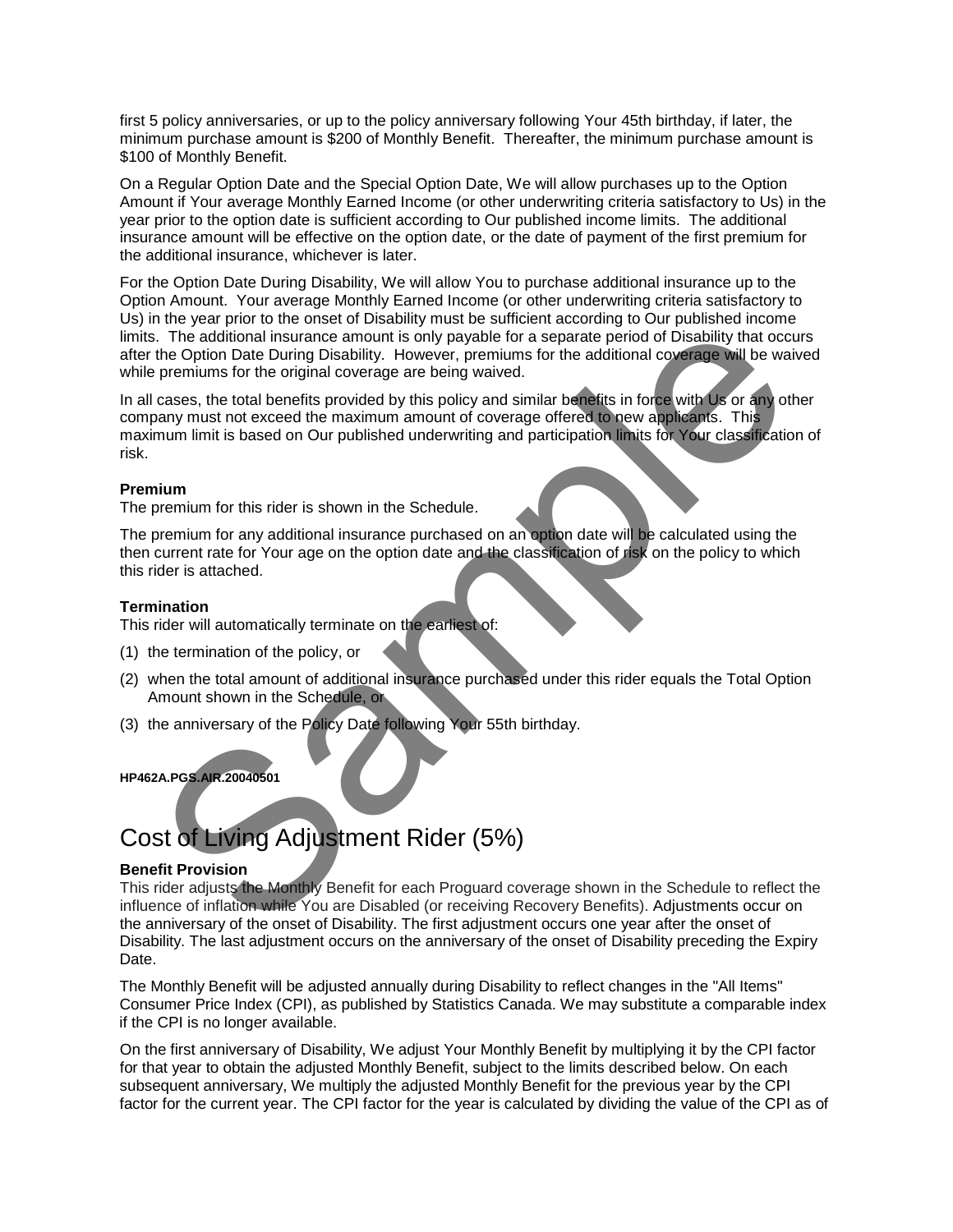three months prior to the current anniversary of Disability by the value of the CPI as of fifteen months prior to the current anniversary of Disability. If the CPI factor for any year is less than 1.0000, then the CPI factor for that year will be set to 1.0000.

While You are Disabled, the adjusted Monthly Benefit is subject to a limit that is re-calculated on each anniversary of Disability. This limit increases annually at a compounded rate of 5%. For the first year of Disability, the limit is equal to the Monthly Benefit in effect prior to Disability. At each subsequent anniversary of Disability, the limit is raised to 105% of the limit at the previous anniversary. In any year, if the adjusted Monthly Benefit as described above is more than the limit for that year, then the adjusted Monthly Benefit for that year will be set equal to the limit.

On any anniversary of Disability, the adjusted Monthly Benefit is also subject to a cap.

If this policy is the only individual income replacement disability insurance policy in force with Us and insuring You, the cap is either:

1) three times the Monthly Benefit shown in the Schedule, or

2) \$60,000,

whichever is greater. In any year, if the adjusted Monthly Benefit is greater than or equal to the cap, then the adjusted Monthly Benefit for that year will be set equal to the cap and We will not make any changes to the adjusted Monthly Benefit in subsequent years.

If You have more than one individual income replacement disability insurance policy in force with Us and insuring You, the cap is either:

1) three times the sum of all monthly benefits shown in the schedules of all disability insurance policies in force with Us and insuring You, or

2) \$60,000,

whichever is greater. In any year, if the sum of all monthly benefits is greater than or equal to the cap, then the adjusted Monthly Benefit for that year will be set equal to the cap minus any monthly benefits from other disability insurance policies in force with Us and insuring You. We will not make any changes to the adjusted Monthly Benefit in subsequent years. policy is the only incidivalian income replacement disability insurance policy in force with Us<br>nosing You, the cap is either.<br>The climate the Monthly Benefit shown in the Schedule, or<br>secure is greater. In any year, if th

While You are Disabled, the adjusted Monthly Benefit will be used to calculate any Total Disability benefits payable under this policy. The adjusted Monthly Benefit will also be used to calculate any Reduced Disability benefits, Recovery Benefits, or Death Benefit payable under this policy.

If You are Disabled under the Recurrent Disability provision, any adjustments to the Monthly Benefit are based on the commencement date of the prior Disability as if there had been no interruption of Disability.

#### **Increase in Benefit Option**

If You are no longer Disabled, have resumed Full-Time Employment, and benefit payments have ceased under this policy, the Owner may elect to increase the Monthly Benefit for this policy to the most recent adjusted Monthly Benefit amount. This option can be exercised if the following conditions are met:

- 1) You have not reached Your 60th birthday on the day We receive the written request at Our Canadian head office.
- 2) The Owner applies for the increase in writing within 90 days of the date of the last benefit payment.
- 3) The Maximum Benefit Period under this policy is greater than 5 years.
- 4) The total amount of disability insurance in force and insuring You (including increases under this option) does not exceed Our maximum issue and participation limits then in effect.

No evidence of insurability will be required for increases under this option. The cost for increases in coverage under this option will be based on the rates then in effect for Your attained age and original classification of risk. Coverage under these increases will apply only to new Disabilities commencing after the effective date of the increase.

#### **Premium**

The premium for this rider is shown in the Schedule.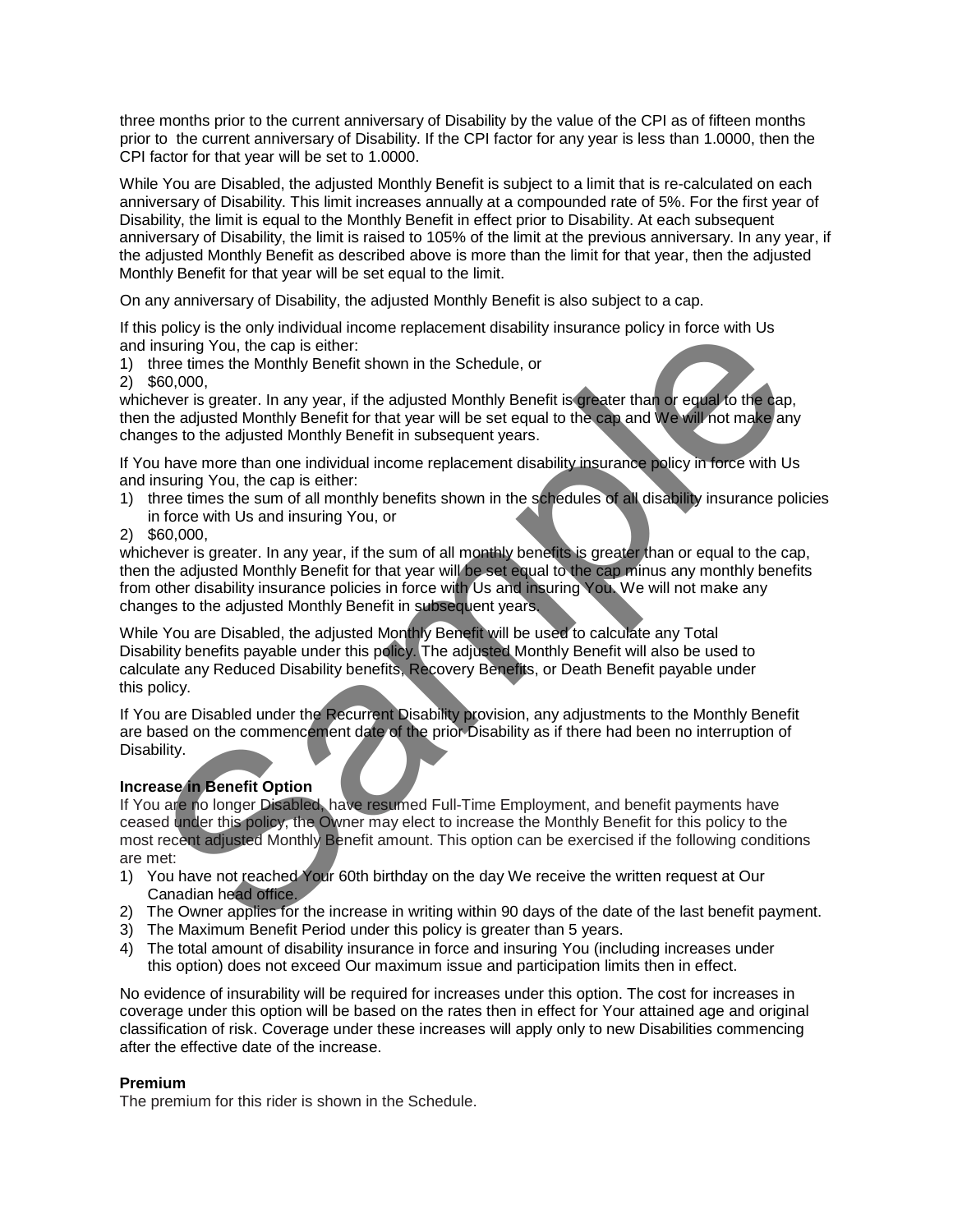#### **Termination**

This rider will automatically terminate on the earliest of:

- 1) the termination of the policy, or
- 2) the monthly anniversary of the policy date following Your  $65<sup>th</sup>$  birthday even if the policy is renewed in accordance with the Conditions for Renewal After Age 65 provision.

#### **HP473A.PGS.COLA5%.20131123**

## Own Occupation Rider

This rider modifies the definition of "Total Disability" for each Proguard coverage shown in the **Schedule** 

TOTAL DISABILITY - Total Disability or Totally Disabled means Your inability, due to Injury or Sickness, to perform the substantial duties of Your Regular Occupation. Total Disability will not exist unless You are under the Regular Care of a Physician and are following the recommended appropriate treatment. rider modifies the definition of "Total Disability" for each Proguard coverage shown in the<br>dubication SABILITY - Total Disability or Totally Disabled means Your inability, due to Injury or<br>ness, to perform the substantial

Note that this enhanced definition of Total Disability does not apply to any Pensionguard rider which may also be attached to the policy.

#### **Premium**

The initial premium for this rider is shown in the Schedule and is guaranteed to age 65. If the policy is renewed after age 65 in accordance with the Conditions for Renewal After Age 65 Provision, the premiums for this rider may be changed on any premium due date, subject to Our then current rates for Your category of risk on riders of this type.

#### **Termination**

This rider will terminate on the termination date of the policy.

**HP481A.PGS.OOR.980701**

# Health Protection Rider - Enhanced Version

This rider expands the definitions of Total Disability, Partial Disability and Residual Disability as specified under Definitions to include Impairment due to a Seropositive status as described below. If an Own Occupation Rider is attached, it also modifies the corresponding definition of Total Disability.

SEROPOSITIVE - Seropositive means that blood testing confirms that You carry one of the following viruses, and are at risk of transmitting it to others.

- (1) the Human Immunodeficiency Virus (HIV);
- (2) the Hepatitis B Virus (HBV); or
- (3) the Hepatitis C Virus (HCV).

However for the purposes of this rider, You will not be considered Seropositive if a vaccine offering protection against the virus becomes widely available prior to Your exposure but You elected not to take it.

IMPAIRMENT - You will be deemed to be experiencing an Impairment if due to Your Seropositive status:

(1) You are prohibited\* from performing some or all important duties of Your Regular Occupation, or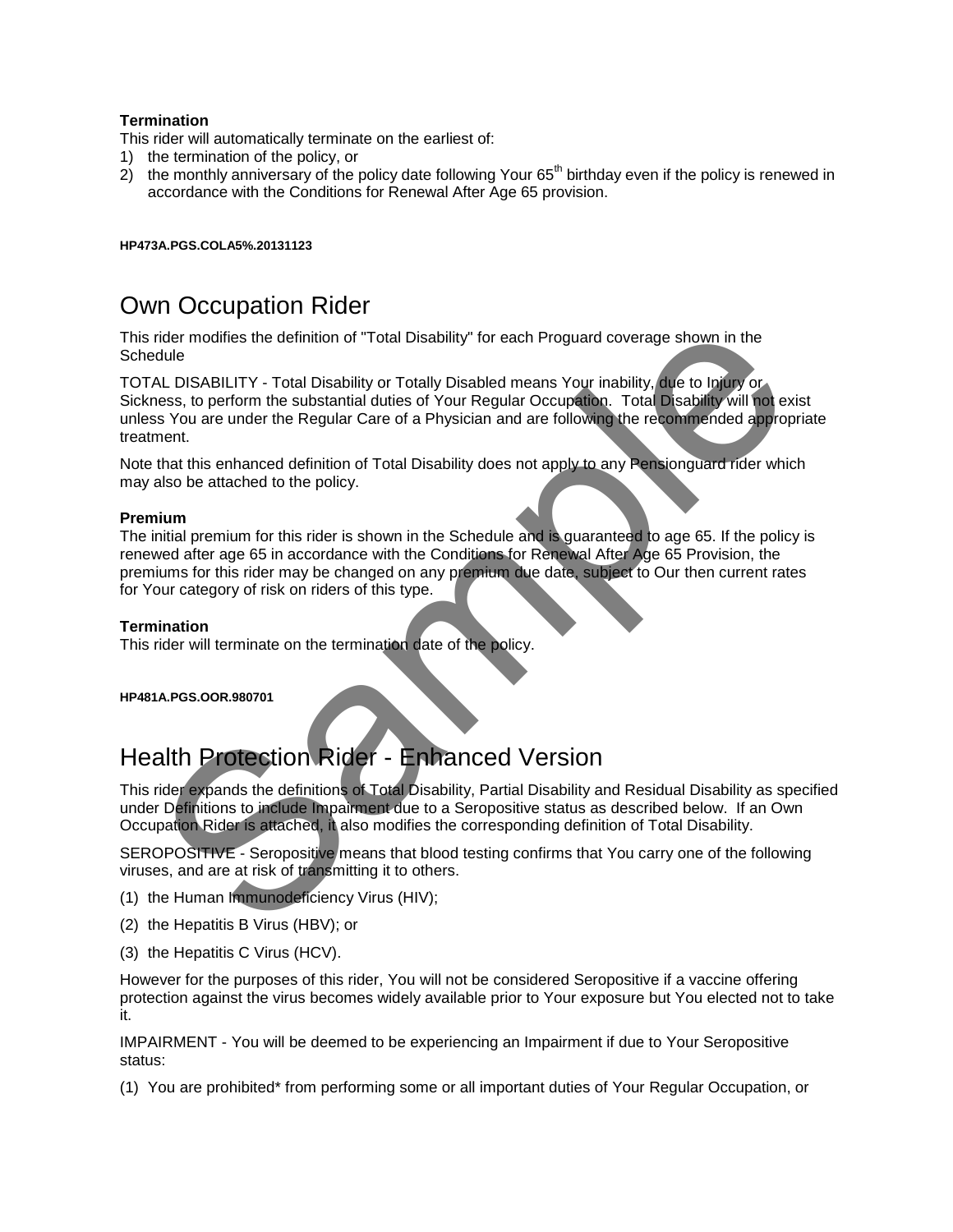(2) You are required to disclose\* Your Seropositive status to Your patients and as a result, some or all have refused treatment.

The prohibition or requirement to disclose would be in either the form of a law or of a written mandate or recommendation from an appropriate governing or licensing body or professional organization.

You will also be deemed to be experiencing an Impairment if You voluntarily restrict some or all of Your duties because there is a reasonable expectation that continuing to perform them may cause an unacceptable health risk (whether real or perceived) to Your patients.

#### **Benefit Provision**

Under this rider, We will provide regular benefits for each Proguard coverage shown in the Schedule in accordance with the Benefit Provisions of the basic contract, if You are Disabled as the result of an Impairment due to a Seropositive status, even if You have not developed symptoms of any related sickness. ridance with the Benefit Provisions of the basic contract, if You are Disabled as the result of a<br>ridance with the Benefit Provisions of the basic contract, if You are Disabled as the result of a<br>rise.<br>Elimination Period w

The Elimination Period will be considered to have been completed at the date such Disability commences. The Regular Care of a Physician is NOT required.

Note that the expanded definitions of Disability do not apply to any Pensionguard rider that may also be attached to the policy.

#### **Enhanced Recovery Benefit**

A Recovery Benefit is payable after a period of Disability. The Recovery Benefit provision contained in the basic contract is modified as follows:

- (1) The requirement that You must be engaged in Full-Time Employment is waived if You were Disabled due to a Seropositive status.
- (2) The recovery period is extended as specified below, if Disability was due to a Seropositive status.

**Complete Months of Disability Recovery Period**<br>24 - 59 months 12 months 24 - 59 months 12 months 60 - 119 months 24 months 20<br>20 months or more 36 months 120 months or more

The recovery period will not extend past the Maximum Benefit Period nor continue beyond the date that the rider expires.

#### **Premium**

The initial premium for this rider is shown in the Schedule. This premium is guaranteed for five years from the effective date of the rider. After this period, the premium may be changed on any policy anniversary, subject to Our then current rates for all riders of this type.

#### **Termination**

This rider will terminate on the earliest of:

- (1) the termination date of the policy, or
- (2) the monthly anniversary of the Policy Date following Your 65th birthday, even if the policy is renewed in accordance with the Conditions for Renewal After Age 65 Provision.

#### **HP471A.PGS.HPR.20040501**

### Pensionguard Rider

For the purposes of this rider, the following definitions replace those specified under Definitions.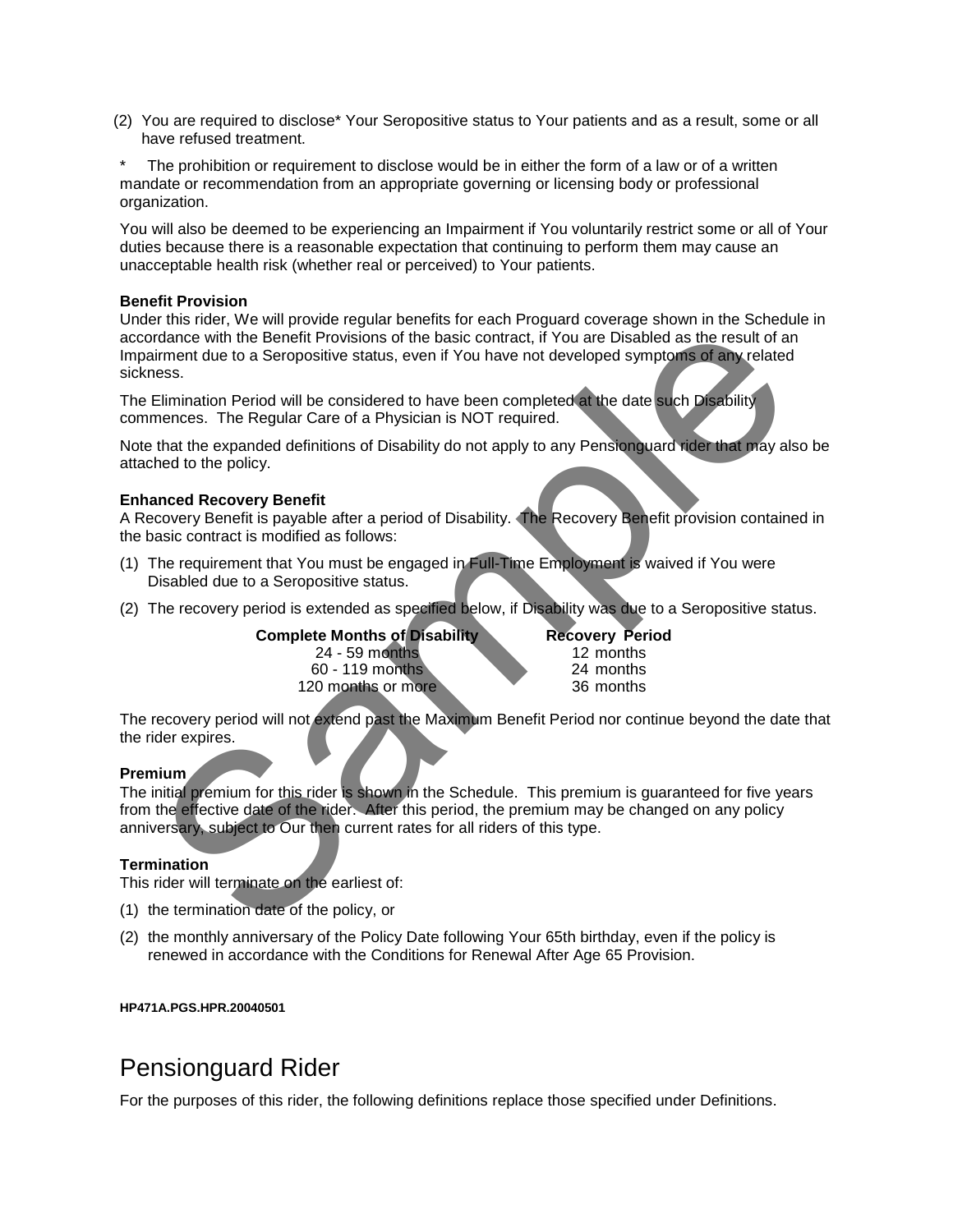ELIMINATION PERIOD - The Elimination Period for the Pensionguard rider is shown in the Schedule. It is the number of days following the onset and subsequent continuance of Disability, during which no benefits accrue for the rider.

Periods of Disability resulting from the same or related causes and separated by 24 months or less will be added together for the purpose of satisfying the required Elimination Period.

MONTHLY BENEFIT - The Monthly Benefit for the Pensionguard Rider is shown in the Schedule. The Monthly Benefit may only be decreased upon the Owner's written request.

For the purposes of this rider, the following definition is in addition to those specified under Definitions.

RETIREMENT SAVINGS CONTRACT - Retirement Savings Contract means a non-registered flexible premium annuity contract designated by Us. The owner and annuitant under this contract will be You.

#### **Monthly Benefit for Total Disability**

If You are Totally Disabled, We will, after the Elimination Period, deposit the Monthly Benefit into a Retirement Savings Contract.

Deposits are made for the period of continuous Total Disability, but not beyond the Maximum Benefit Period.

Deposits made for Total Disability will not continue beyond the date that the rider expires. In addition, while You are experiencing a Catastrophic Disability, We will deposit 25% of the Monthly Benefit for Total Disability into a Retirement Savings Contract. This additional benefit will not continue beyond the Maximum Benefit Period. this people is the period of the period of continuous Reduced Disability, but not beyond the Maximum Benefit for Total Disability, the will, after the Elimination Period, deposit the Maximum Benefit finto a members Savings

#### **Monthly Benefit for Reduced Disability**

If the Reduced Disability Option is "Partial", We will pay the Partial Monthly Benefit while You are Partially Disabled.

If the Reduced Disability Option is "Residual", We will pay the Proportionate Monthly Benefit while You are Residually Disabled. During the first six months that payments are made for Residual Disability, the Proportionate Monthly Benefit will not be less than one-half of the Monthly Benefit.

Payments for Reduced Disability will begin after the Elimination Period or termination of Total Disability, whichever is later.

Payments will be made for the period of continuous Reduced Disability, but not beyond the Maximum Benefit Period.

#### **Locked-In Deposits**

Deposits made by Us are locked-in and must be held by Us until the earliest of Your death, Your 65th birthday, or Your 60th birthday if this policy is surrendered.

On an annual basis, We will allow a partial withdrawal of 50% of the interest earnings from a nonregistered flexible premium annuity contract to be withdrawn for the purposes of paying income taxes.

On an annual basis, We will allow a transfer of all or part of the funds accumulated in a non-registered contract to a corresponding registered retirement savings plan contract designated by Us.

#### **Premium**

The premium for this rider is shown in the Schedule.

#### **Termination**

This rider will automatically terminate on the earliest of:

- (1) the termination of the policy, or
- (2) the monthly anniversary of the policy date following Your 65th birthday even if the policy is renewed in accordance with the Conditions for Renewal After Age 65 provision.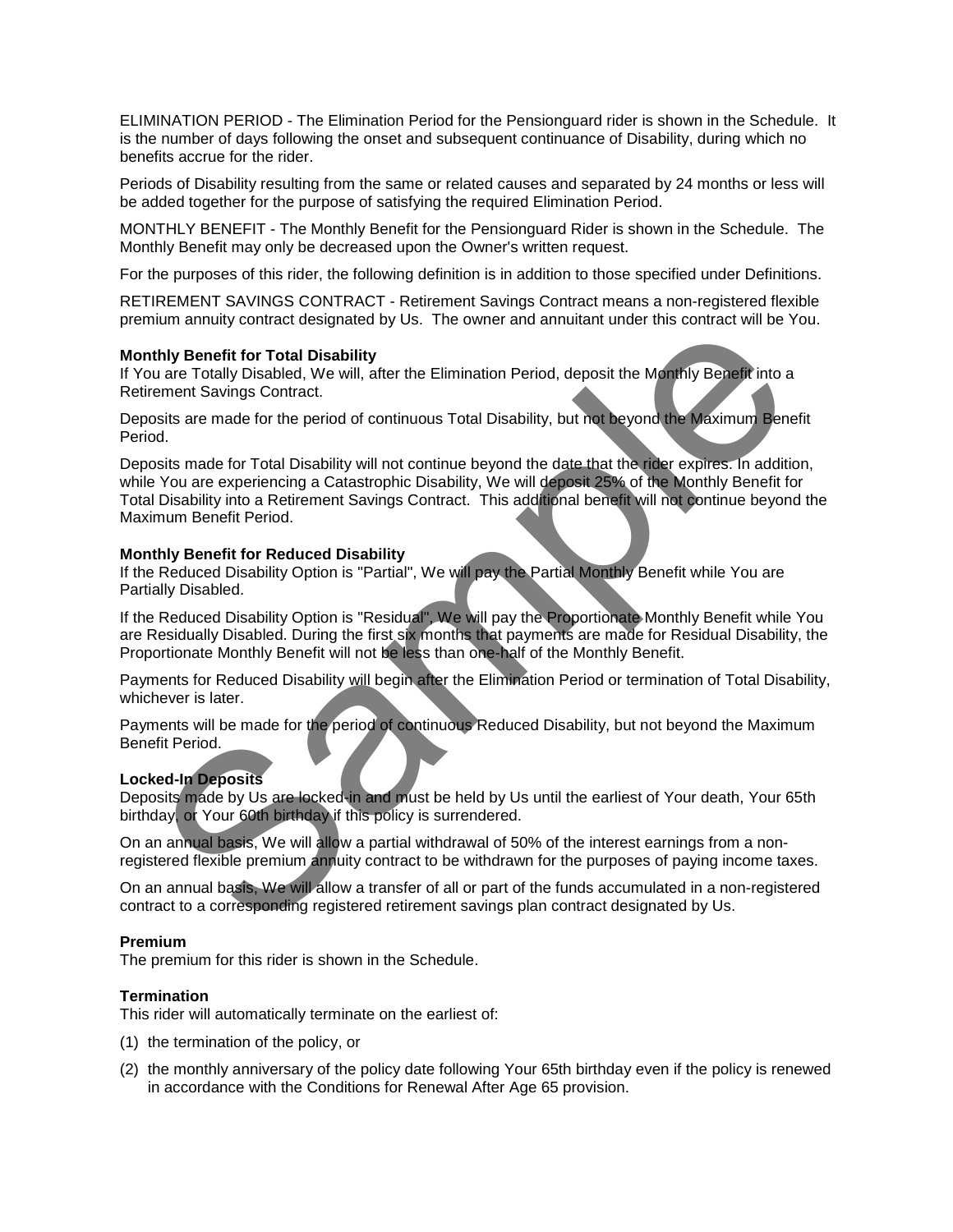### Premium Refund Rider

For the purposes of this rider, the following definitions are in addition to those specified under Definitions.

TOTAL PREMIUMS - Total Premiums includes all premiums due and paid or waived for this policy, except premiums paid for any Critical Needs Rider.

TOTAL CLAIMS - Total Claims includes any benefits paid and premiums waived under this policy, except for any lump sum benefits paid under the terms of a Critical Needs Rider and except premiums waived for any Critical Needs Rider attached to the policy.

CLAIM TEST - Claim Test is a calculation performed by Us from time to time to verify if You are eligible for benefits under this rider. The Claim Test is satisfied if Total Claims during a period do not exceed 20% of the Total Premiums for the same period. For example, if Total Premiums during a period equal \$5,000, the Claim Test is satisfied if Total Claims do not exceed 20% X \$5,000 = \$1,000.

RETURN PERIOD - The initial Return Period is any 8 consecutive policy years commencing on or after the effective date of this rider, during which the Total Claims do not exceed 20% of the Total Premiums for that period. In most cases, the initial Return Period will end 8 years after the effective date of this rider. However, if the Claim Test for the first 8 years is not satisfied, no benefit is payable on the 8th anniversary. As long as this rider remains in force, We would check on each following anniversary until We find an 8 year period that satisfies the Claim Test. This period would be the initial Return Period. For the TST - Claim Test is a calculation performed by the form time to the policy<br>ed for any Critical Needs Rider attached to the policy.<br>The TEST - Claim Test is a calculation performed by Us from time to time to the pol

A subsequent Return Period is any 8 consecutive policy years commencing after a prior Return Period has ended, during which the Total Claims do not exceed 20% of the Total Premiums for that period.

PARTIAL RETURN PERIOD - The Partial Return Period ends on the Expiry Date or on Your death. The Partial Return Period normally begins after any prior Return Period has ended (or the effective date of the rider if no prior refund was made.) However, if the Claim Test for this period is not satisfied, the beginning of the Partial Return Period will be moved forward one year at a time until We find the longest period that satisfies the Claim Test. This period would be the Partial Return Period.

MAXIMUM REFUND AMOUNT - The initial Maximum Refund Amount for this rider is shown in the Schedule. If the total annual premium for this policy decreases for any reason during the Return Period, the Maximum Refund Amount will be adjusted in direct proportion to the decrease in premium. The Maximum Refund Amount may only be increased at the end of a Return Period as described in the Increase in Benefit Option below.

#### **Benefit Provision**

Under this rider, a benefit will be payable to the Owner at the end of any Return Period. The amount of the payment will equal the Maximum Refund Amount less the Total Claims during the Return Period.

This benefit will automatically be applied to pay future annual premiums for the policy, subject to Our rules for such payments which are in effect on the date at which the benefit is applied.

The Owner may instead elect to have all or any part of the benefit paid in cash by advising Us in writing within 30 days of the end of the Return Period.

A benefit is also payable in cash at the end of any Partial Return Period. The Maximum Refund Amount is multiplied by the number of years (including fractions) in the Partial Return Period and divided by eight. For example, if the Partial Return Period is 5 years, the Maximum Refund Amount is multiplied by 5 / 8. The amount of the payment will equal this adjusted Maximum Refund Amount less the Total Claims during the Partial Return Period.

#### **Increase in Benefit Option**

At the end of any Return Period, the Owner may increase the Maximum Refund Amount to reflect any increases in policy premium during the Return Period. We will notify the Owner of the eligible increase